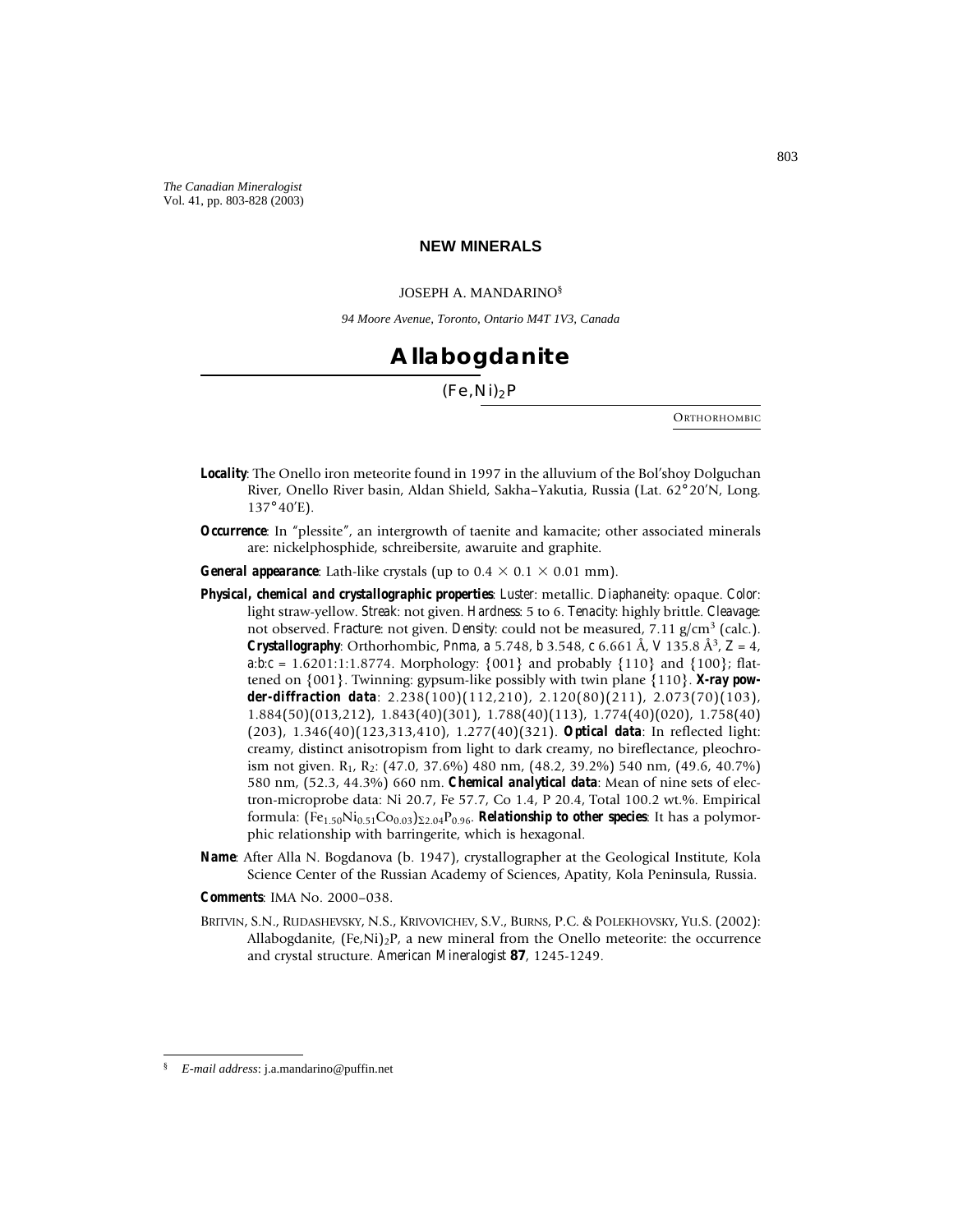## **Burnsite** KCdCu<sub>7</sub>O<sub>2</sub>(SeO<sub>3</sub>)<sub>2</sub>Cl<sub>9</sub>

HEXAGONAL

- *Locality*: The Great Fissure Tolbachik eruption (GFTE), Kamchatka Peninsula, Russia.
- *Occurrence*: In a fumarole. Associated minerals are: cotunnite, sophiite, ilinskite, georgbokite, chloromenite and an undefined Cu–Pb selenite.
- *General appearance*: Usually as round anhedral equidimensional grains (up to 0.1 mm) with no obvious crystal forms.
- *Physical, chemical and crystallographic properties*: *Luster*: given as "strongly vitreous (metalloid)" but the optical data indicate adamantine. *Diaphaneity*: opaque to translucent. *Color*: dark red. *Streak*: red. *Luminescence*: nonfluorescent. *Hardness*: VHN 12 kg/mm2, Mohs 1 to 1½. *Tenacity*: brittle. *Cleavage*: {001} good. *Fracture*: uneven. *Density*: could not be measured, 3.85 g/cm3 (calc.). *Crystallography*: Hexagonal, *P*63/*mmc*, *a* 8.7805, *c* 15.521 Å, *V* 1036.3 Å3, *Z* = 2, *c*:*a* = 1.7677. Morphology: no forms were observed. Twinning: none mentioned. *X-ray powder-diffraction data*: 7.779(100)(002), 6.823(50)(101), 4.391(80)(110), 3.814(80)(200), 3.066(70)(203), 2.582(50)(006), 2.501(60)(213), 2.190(50)(220). *Optical data*: Uniaxial (-),  $\omega$  1.920,  $\varepsilon$  1.912, nonpleochroic. *Chemical analytical data*: Mean of an unstated set of electron-microprobe data: K<sub>2</sub>O 4.3, CuO 46.74, CdO 10.45, SeO<sub>2</sub> 19.91, Cl 25.46, sum 106.86, less  $O = Cl 5.75$ , Total 101.11 wt.%. Empirical formula:  $K_{1.08}Cd_{0.97}Cu_{6.98}O_{2.08}(SeO<sub>3</sub>)_{2.13}$ Cl8.53. *Relationship to other species*: The only chemically related species are georgbokiite,  $Cu_5O_2(SeO_3)_2Cl_2$ , chloromenite,  $Cu_3O_2(SeO_3)_4Cl_6$ , and ilinskite,  $NaCu<sub>5</sub>O<sub>2</sub>(SeO<sub>3</sub>)<sub>2</sub>Cl<sub>3</sub>$ .
- *Name*: After Peter C. Burns (b. 1966), Professor of Crystallography at the University of Notre Dame, Notre Dame, Indiana, USA, in recognition of his contributions to structural mineralogy, in particular of  $Cu^{2+}$  oxysalt minerals.
- *Comments*: IMA No. 2000–050.
- KRIVOVICHEV, S.V., VERGASOVA, L.P., STAROVA, G.L., FILATOV, S.K., BRITVIN, S.N., ROBERTS, A.C. & STEELE, I.M. (2002): Burnsite,  $KCdCu<sub>7</sub>O<sub>2</sub>(SeO<sub>3</sub>)<sub>2</sub>Cl<sub>9</sub>$ , a new mineral species from the Tolbachik Volcano, Kamchatka Peninsula, Russia. *Canadian Mineralogist* **40**, 1171- 1175.
- BURNS, P.C., KRIVOVICHEV, S.V. & FILATOV, S.K. (2002): New Cu2+ coordination polyhedra in the crystal structure of burnsite,  $KCdCu<sub>7</sub>O<sub>2</sub>(SeO<sub>3</sub>)<sub>2</sub>Cl<sub>9</sub>$ . *Canadian Mineralogist* 40, 1587-1595.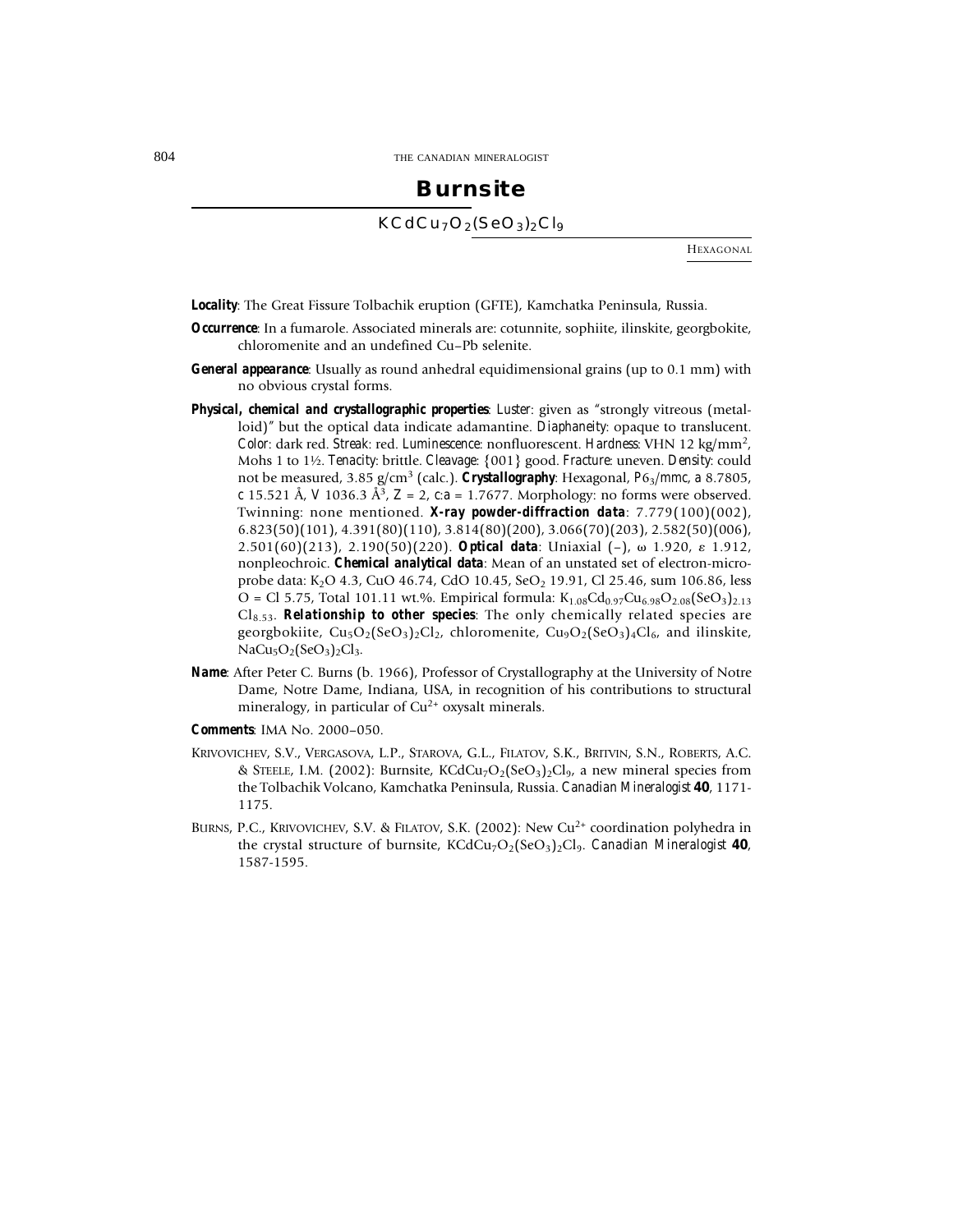### **Bushmakinite**

 $Pb<sub>2</sub>Al(PO<sub>4</sub>)(VO<sub>4</sub>)(OH)$ 

MONOCLINIC

*Locality*: The Berezovskoye gold deposit, middle Urals, Russia.

- *Occurrence*: In the oxidized zone in a "nest" consisting of galena, tetrahedrite and tennantite in a quartz vein. Other associated minerals are: cerussite, bindheimite, vauquelinite, mottramite and pyromorphite.
- *General appearance*: Lamellar crystals (up to  $0.3 \times 0.2 \times 0.02$  mm).
- *Physical, chemical and crystallographic properties*: *Luster*: given as vitreous but the optical data indicate adamantine. *Diaphaneity*: translucent. *Color*: bright yellow. *Streak*: yellowish. *Luminescence*: nonfluorescent. *Hardness*: 3 to 3½. *Tenacity*: brittle. *Cleavage*: {001} perfect. *Fracture*: stepped to uneven. *Density*: not measured, 6.22 g/cm3 (calc.). *Crystallography*: Monoclinic, *P*21/*m*, *a* 7.734, *b* 5.814, *c* 8.69 Å, 112.1° , *V* 362 Å3, *Z* = 2, *a*:*b*:*c* = 1.3302:1:1.4947. Morphology: probably {001}. Twinning: none observed. *X-ray* **powder-diffraction data**:  $4.68(8)(011)$ ,  $3.57(5)(111)$ ,  $3.21(10)(211)$ ,  $2.91(8)(212)$ , 103), 2.71(7)(021,112), 2.27(4)(220), 2.05(5)(123,114). **Optical data**: Biaxial (–),  $\alpha$ 1.99, 2.03, 2.06, 2*V*(meas.) large, 2*V*(calc.) 80° ; dispersion *r* < *v*, significant; nonpleochroic; orientation is given as *X* (or *Y*)  $\land$  *a* = –11°, *Z* = *c*, but this is not possible in the monoclinic system. *Chemical analytical data*: Mean of four sets of electron-microprobe data (H2O calculated from the ideal formula): CuO 2.46, ZnO 0.08, PbO 65.95, Al<sub>2</sub>O<sub>3</sub> 5.75, Fe<sub>2</sub>O<sub>3</sub> 0.05, P<sub>2</sub>O<sub>5</sub> 11.67, V<sub>2</sub>O<sub>5</sub> 9.84, As<sub>2</sub>O<sub>5</sub> 0.06, SO<sub>3</sub> 0.10, CrO<sub>3</sub> 1.99, H<sub>2</sub>O (1.35), Total (99.30) wt.%. Empirical formula: Pb<sub>2.02</sub>(Al<sub>0.77</sub>Cu<sub>0.21</sub>)  $Zn_{0.01}$ <sub>20.99</sub>(PO<sub>4</sub>)<sub>1.00</sub>[(VO<sub>4</sub>)<sub>0.74</sub>(CrO<sub>4</sub>)<sub>0.14</sub>(PO<sub>4</sub>)<sub>0.12</sub>(SO<sub>4</sub>)<sub>0.01</sub>]<sub>21.01</sub>(OH)<sub>1.02</sub>. *Relationship to other species*: It is a member of the brackebuschite group, specifically the Pb-, Al-, PO4-, VO4-dominant member.
- *Name*: After the Russian mineralogist A.F. Bushmakin (1947–1999), who made significant contributions to the mineralogy of the oxidized zone of the Berezovskoye deposit.
- *Comments*: IMA No. 2001–031.
- PEKOV, I.V., KLEIMENOV, D.A., CHUKANOV, N.V., YAKUBOVICH, O.V., MASSA, W., BELAKOVSKIY, D.I. & PAUTOV, L.A. (2002): Bushmakinite  $Pb_2Al(PO_4)(VO_4)(OH)$ , a new mineral of the brackebuschite group from the oxidized zone of the Berezovskoye gold deposit, the middle Urals. *Zapiski Vserossiyskogo Mineralogicheskogo Obshchestva* **131**(2), 62-71 (in Russ.).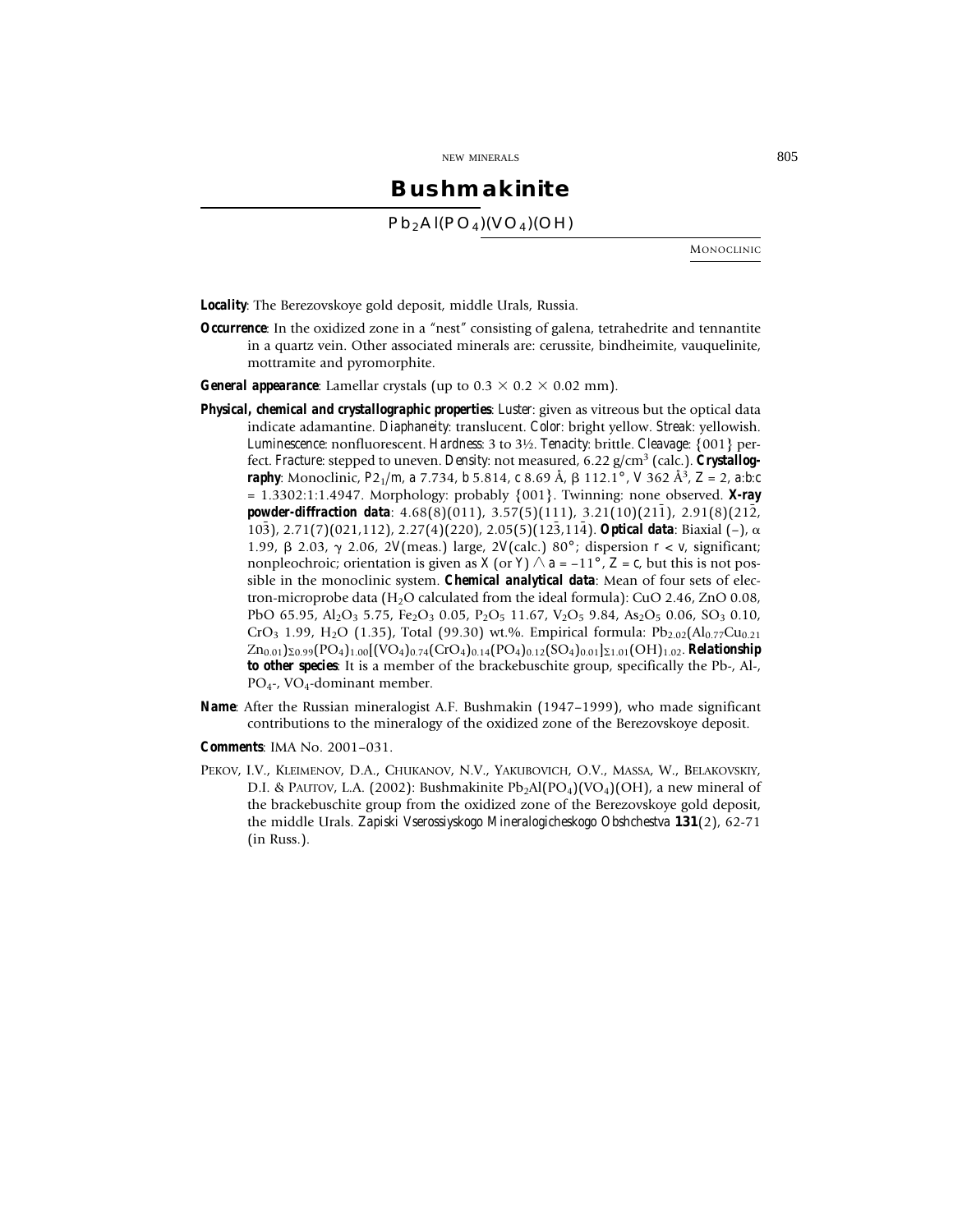## **Cerite-(La)**

### $(La, Ce, Ca)$ <sub>9</sub>(Fe,Ca,Mg)(SiO<sub>4</sub>)<sub>3</sub>[SiO<sub>3</sub>(OH)]<sub>4</sub>(OH)<sub>3</sub>

**TRICONAL** 

*Locality*: Mt. Yukspor, Khibina massif, Kola Peninsula, Russia.

- *Occurrence*: In an aegirine natrolite microcline vein in foyaite. Associated minerals are: aegirine, anatase, ancylite-(Ce), barylite, catapleiite, cerite-(Ce), chabazite-Ca, edingtonite, fluorapatite, galena, ilmenite, microcline, natrolite, sphalerite, strontianite and vanadinite.
- *General appearance*: Porous pseudomorphs (up to 7 cm long) after an unidentified hexagonal prismatic mineral, possibly belovite-(Ce). Cerite-(La) occurs as framework-like aggregates of crystals up to 2 mm across within the pseudomorphs.
- *Physical, chemical and crystallographic properties*: *Luster*: vitreous. *Diaphaneity*: translucent. *Color*: light yellow to pinkish brown. *Streak*: white. *Luminescence*: not mentioned. *Hardness*: 5. *Tenacity*: brittle. *Cleavage*: not observed. *Fracture*: conchoidal. *Density*: 4.7 g/ cm3 (meas.), 4.75 g/cm3 (calc.). *Crystallography*: Trigonal, *R*3*c*, *a* 10.7493, *c* 38.318 Å, *V* 3834.4 Å<sup>3</sup>, *Z* = 6, *c*:*a* = 3.5647. Morphology: {102} and {001}, habit equant to tabular on {001}. Twinning: none mentioned. *X-ray powder-diffraction data*: 3.53(26)(1.0.10, 211), 3.47(40)(122), 3.31(38)(214), 3.10(25)(300), 2.958(100)  $(0.2.10)$ ,  $2.833(37)(128)$ ,  $2.790(24)(306)$ ,  $2.689(34)(220)$ ,  $1.949(34)(238,1.3.13)$ . *Optical data*: Uniaxial (+), ω 1.810, ε 1.820, nonpleochroic. *Chemical analytical data*: Mean of 42 to 70 sets of electron-microprobe data (with  $H_2O$  by the Penfield method) gave: MgO 0.51, CaO 5.09, SrO 1.97, Fe<sub>2</sub>O<sub>3</sub> 1.40, La<sub>2</sub>O<sub>3</sub> 37.57, Ce<sub>2</sub>O<sub>3</sub> 23.67, Pr<sub>2</sub>O<sub>3</sub> 0.61,  $Nd_2O_3$  1.48,  $Sm_2O_3$  0.10,  $Gd_2O_3$  0.24,  $SiO_2$  22.38,  $P_2O_5$  0.63,  $H_2O$  3.20, Total 98.85 wt.%. Empirical formula: (La<sub>4.26</sub>Ce<sub>2.67</sub>Ca<sub>1.38</sub>Sr<sub>0.35</sub>Nd<sub>0.16</sub>Pr<sub>0.07</sub>Gd<sub>0.02</sub>Sm<sub>0.01</sub>)<sub>28.92</sub>  $(Fe_{0.32}Ca_{0.30}Mg_{0.23})\Sigma_{0.85}(\text{SiO}_4)_{3.00}[(\text{Si}_{0.84}P_{0.16})\Sigma_{1.00}O_{3.11}(\text{OH})]_4(\text{OH})_{2.56}$ . *Relationship to other species*: It is the La-dominant analogue of cerite-(Ce).

*Name*: Reflects its composition as the La-dominant analogue of cerite-(Ce).

*Comments*: IMA No. 2001–042.

PAKHOMOVSKY, YA.A., MEN'SHIKOV, YU.P., YAKOVENCHUK, V.N., IVANYUK, G.YU., KRIVOVICHEV, S.V. & BURNS, P.C. (2002): Cerite-(La),  $(La, Ce, Ca)$ <sub>9</sub>(Fe,Ca,Mg)(SiO<sub>4</sub>)<sub>3</sub>[SiO<sub>3</sub>)  $(OH)$ ]<sub>4</sub> $(OH)$ <sub>3</sub>, a new mineral species from the Khibina alkaline massif: occurrence and crystal structure. *Canadian Mineralogist* **40**, 1177-1184.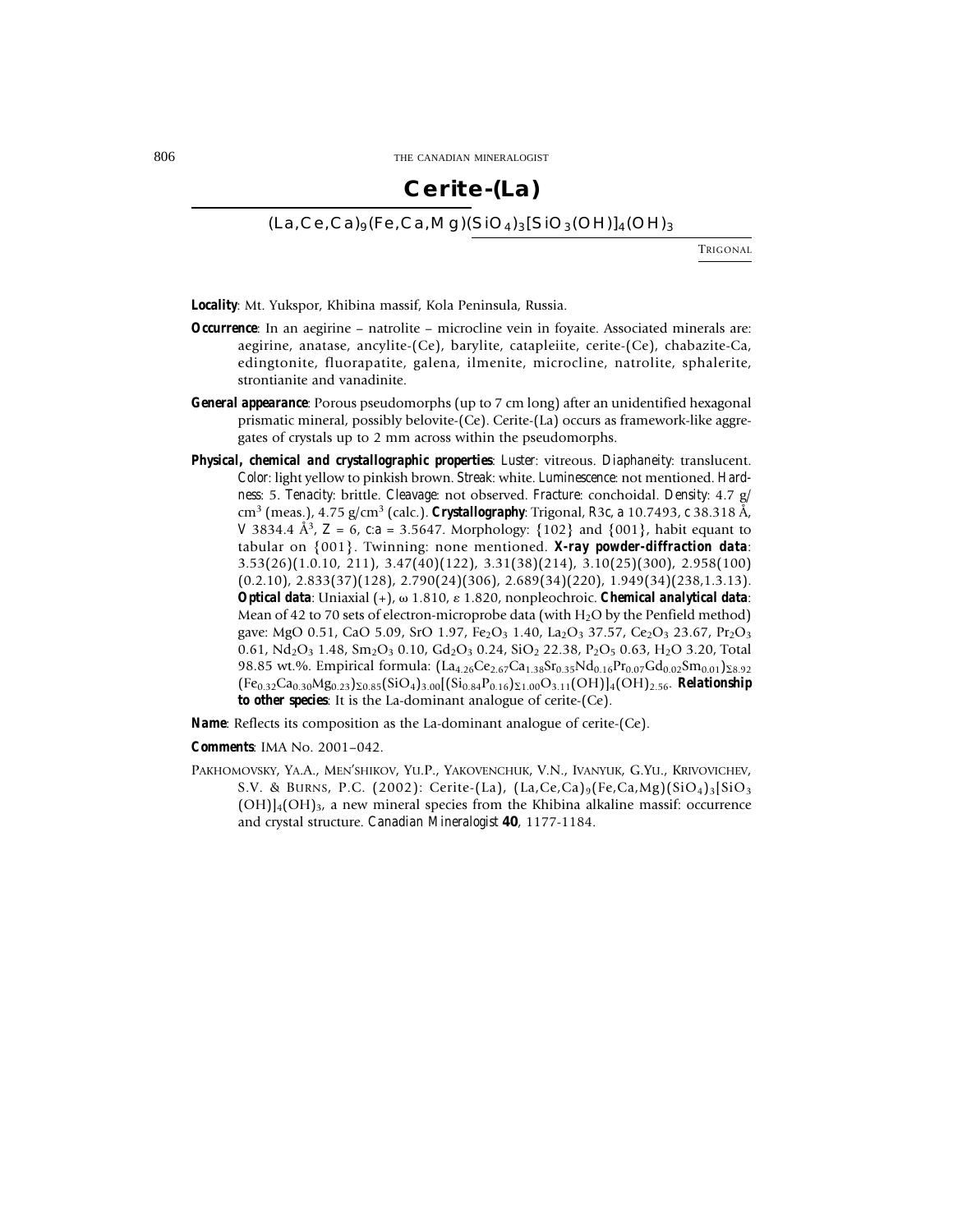### **Ciprianiite**

 $Ca_4$ [(Th,U)(*REE*)]Al $\Box$ <sub>2</sub>(Si<sub>4</sub>B<sub>4</sub>O<sub>22</sub>)(OH,F)<sub>2</sub>

MONOCLINIC

*Locality*: Tre Croce, near Vetralla, Viterbo province, Latium, Italy.

- *Occurrence*: In miarolitic cavities in a syenitic ejectum within a pyroclastic formation. Associated minerals are: danburite, thorite, fluorite, tourmaline and a cancrinite-group mineral.
- *General appearance*: Small (<0.5 mm) tabular crystals.
- *Physical, chemical and crystallographic properties*: *Luster*: vitreous. *Diaphaneity*: translucent to transparent. *Color*: brown to pale brown. *Streak*: white. *Luminescence*: nonfluorescent. *Hardness*: not given. *Tenacity*: brittle. *Cleavage*: {100} fair to good. *Fracture*: conchoidal. *Density*: could not be measured, 3.97 g/cm3 (calc.). *Crystallography*: Monoclinic, *P*2/ *a*, *a* 19.059, *b* 4.729, *c* 10.291 Å, 111.33° , *V* 864.0 Å3, *Z* = 2, *a*:*b*:*c* = 4.0302:1:2.1761. Morphology: {010}, tabular. Twinning: frequent on (100). *X-ray powder-diffraction* data: 4.729(72)(010), 3.454(79)(212), 3.089(86)(412), 2.911(74)(212),  $2.846(100)(411)$ ,  $2.653(80)(413)$ ,  $2.648(79)(013)$ ,  $2.634(84)(411)$ . *Optical data*: could not be determined. *Chemical analytical data*: Mean of two to four sets of electron-microprobe data (light elements by SIMS): Li<sub>2</sub>O 0.05, BeO 1.95, MgO 0.18, CaO 24.60, BaO 0.00, B<sub>2</sub>O<sub>3</sub> 13.28, Al<sub>2</sub>O<sub>3</sub> 2.33, Cr<sub>2</sub>O<sub>3</sub> 0.02, Mn<sub>2</sub>O<sub>3</sub> 0.37, Fe<sub>2</sub>O<sub>3</sub> 2.87, Y<sub>2</sub>O<sub>3</sub> 0.19, La<sub>2</sub>O<sub>3</sub> 1.39, Ce<sub>2</sub>O<sub>3</sub> 5.48, Pr<sub>2</sub>O<sub>3</sub> 0.86, Nd<sub>2</sub>O<sub>3</sub> 3.03, Sm<sub>2</sub>O<sub>3</sub> 0.33, Eu<sub>2</sub>O<sub>3</sub> 0.05,  $Gd_2O_3$  0.14, Dy<sub>2</sub>O<sub>3</sub> 0.05, Er<sub>2</sub>O<sub>3</sub> 0.01, Yb<sub>2</sub>O<sub>3</sub> 0.01, SiO<sub>2</sub> 22.94, TiO<sub>2</sub> 0.73, ThO<sub>2</sub> 15.80,  $UO<sub>2</sub> 0.87, H<sub>2</sub>O 0.47, F 0.89, sum 98.89, less O = F 0.37, Total 98.52 wt. %$ . Empirical formula:  $Ca_{4.00}[(REE)_{0.73}Th_{0.63}Ca_{0.60}U_{0.03}]_{\Sigma1.99}(Al_{0.48}Fe^{3+}{}_{0.38}Ti_{0.10}Mg_{0.05})_{\Sigma1.01}$  $(Be_{0.82}\Box_{0.14}Li_{0.04})_{\Sigma1.00}B_{4.00}Si_{4.01}O_{22.00}[O_{0.97}(OH)_{0.54}F_{0.49}]_{\Sigma2.00}$ . *Relationship to other species*: It is a member of the hellandite group.
- *Name*: After Curzio Cipriani (b. 1927), Professor of Mineralogy and Head of the Museum of Mineralogy, later of Natural History, at the Università di Firenze, Italy.
- *Comments*: IMA No. 2000–021.
- DELLA VENTURA, G., BONAZZI, P., OBERTI, R. & OTTOLONI, L. (2002): Ciprianiite and mottanaite- (Ce), two new minerals of the hellandite group from Latium (Italy). *American Mineralogist* **87**, 739-744.
- OBERTI, R., DELLA VENTURA, G., OTTOLONI, L., HAWTHORNE, F.C. & BONAZZI, P. (2002): Redefinition, nomenclature and crystal-chemistry of the hellandite group. *American Mineralogist* **87**, 745-752.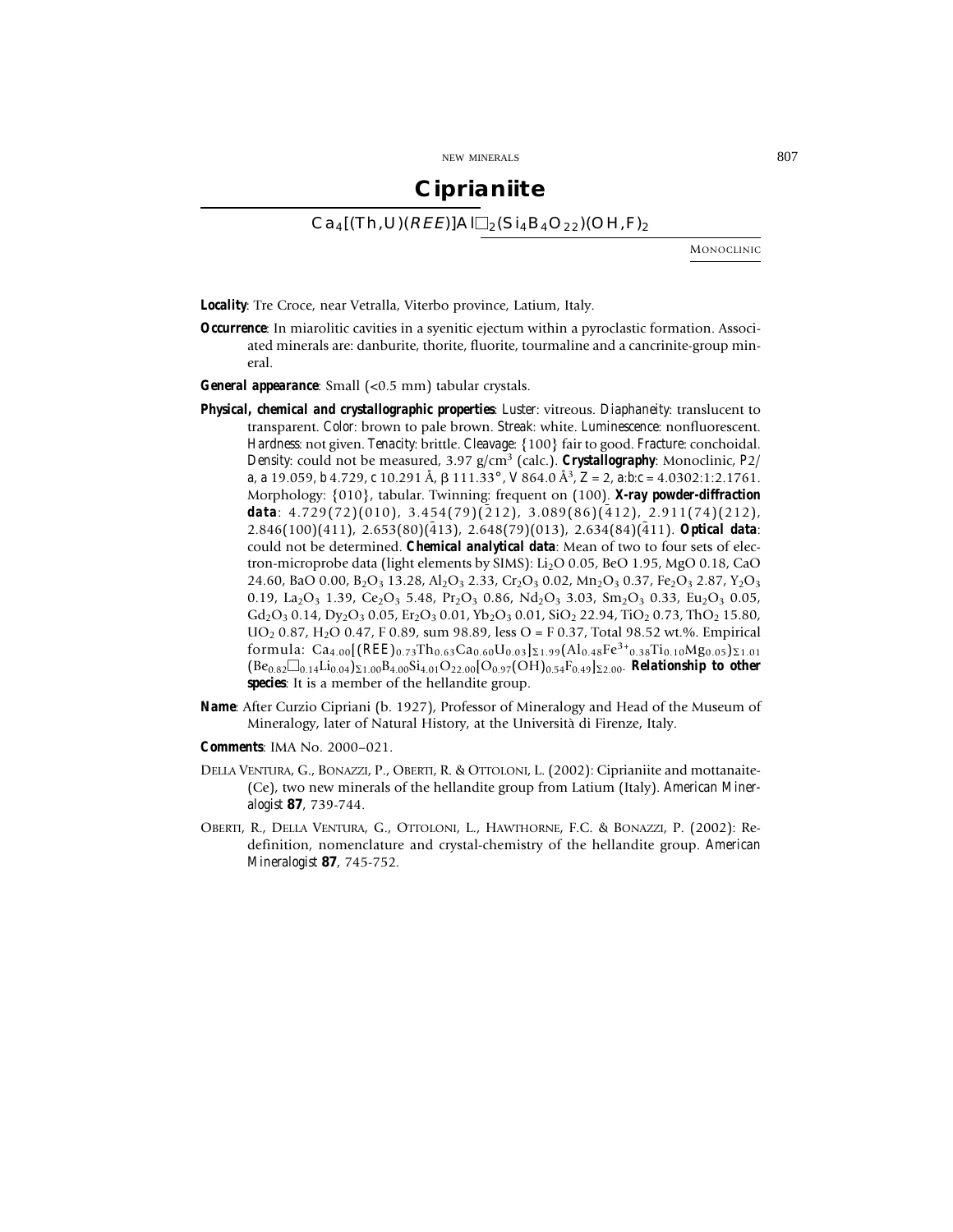## **Cobaltkieserite**

 $CoSO_4\cdot H_2O$ 

MONOCLINIC

*Locality*: Bastnäs, Skinnskatteberg, Sweden (Lat. 59° 51'N, Long. 15° 35'E).

*Occurrence*: In a dark, dense quartzitic rock. Associated minerals are: cobaltite, pyrite, chalcopyrite, quartz, garnet, scorodite and erythrite.

*General appearance*: Euhedral crystals  $(0.5 \text{ to } 3 \mu \text{m})$ .

*Physical, chemical and crystallographic properties*: *Luster*: powdery. *Diaphaneity*: not given. *Color*: pink. *Streak*: not given. *Luminescence*: not mentioned. *Hardness*: 2 to 3. *Tenacity*: not given. *Cleavage*: not given. *Fracture*: not given. *Density*: could not be measured, 3.28 g/ cm3 (calc.). *Crystallography*: Monoclinic, *C*2/*c* (by analogy with synthetic material), *a* 6.980, *b* 7.588, *c* 7.639 Å, 118.65° , *V* 355.06 Å3, *Z* = 4, *a*:*b*:*c* = 0.9199:1:1.0067. Morphology: no forms were identified, but the crystals are largely euhedral with a thick tabular to "bipyramidal" habit. Twinning: none mentioned. *X-ray powder-dif***fraction data**:  $4.829(33)(\overline{1}11)$ ,  $3.405(100)(112)$ ,  $3.339(34)(111)$ ,  $3.291(32)(021)$ , 3.062(56)(200), 2.567(30)(221), 2.513(49)(022). **Optical data**: Biaxial (+), no other data could be determined because of the minuteness of the crystals. *Chemical analytical data*: Mean of twenty sets of electron-microprobe data (H2O calculated): CoO 42.7, FeO 0.2, SiO<sub>2</sub> 0.3, As<sub>2</sub>O<sub>5</sub> 4.3, SO<sub>3</sub> 44.2, H<sub>2</sub>O (10.5), Total (102.2) wt.%. Empirical formula:  $Co_{0.98}(S_{0.95}As_{0.06}Si_{0.01})_{\Sigma1.02}O_{4.00}\bullet1.00H_2O$ . *Relationship to other species*: It is the cobalt-dominant analogue of kieserite,  $MgSO_4\bullet H_2O$ .

*Name*: Reflects the relationship to kieserite.

*Comments*: IMA No. 2002–004. Slowly soluble in water.

HOLTSTAM, D. (2002): Cobaltkieserite,  $CoSO_4\bullet H_2O$ , a new mineral species from Bastnäs, Skinnskatteberg, Sweden. *Geologiska Föreningens i Stockholm Förhandlingar* **124**, 117- 119.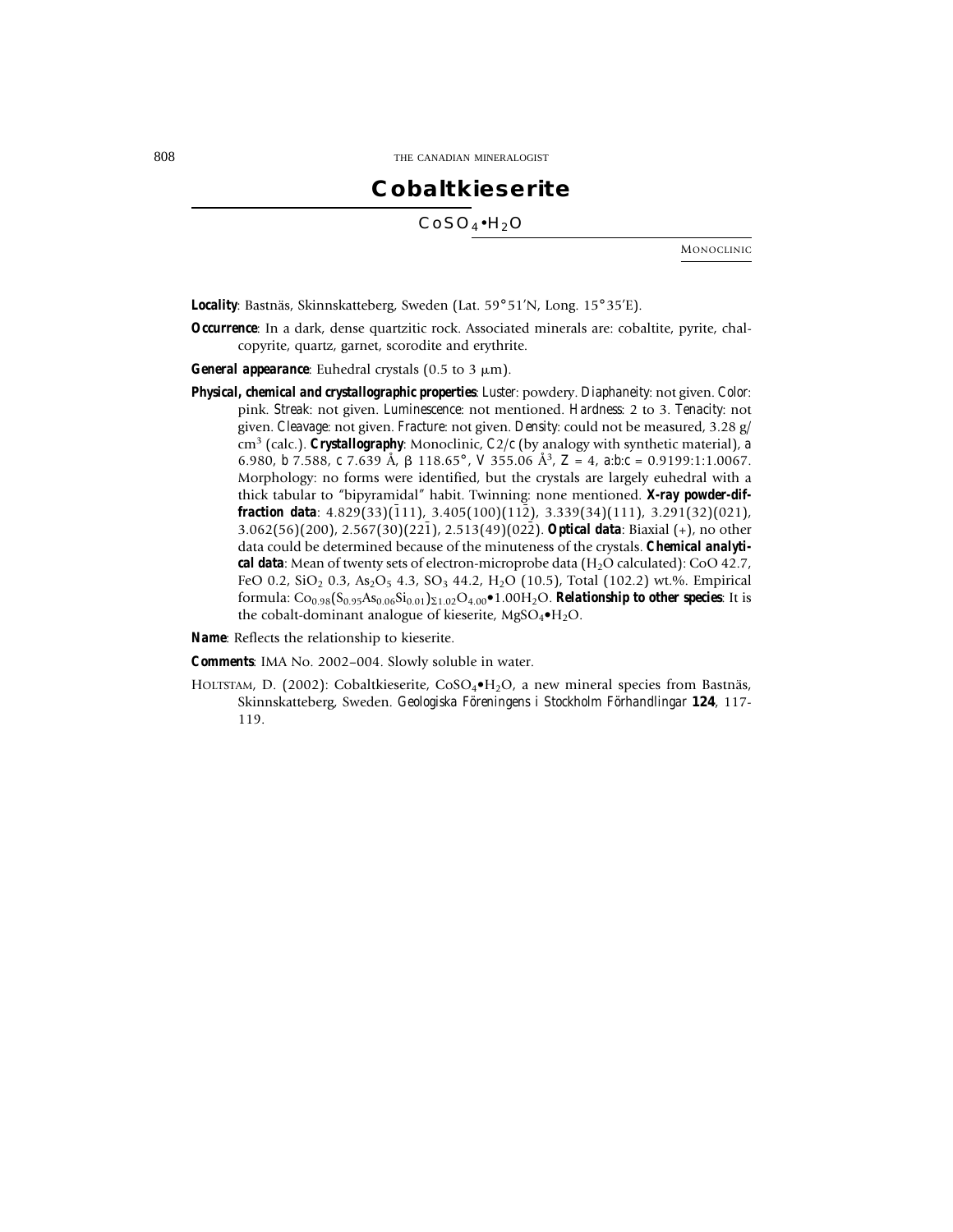### **Ferriallanite-(Ce)**

 $CaCeFe<sup>3+</sup>AlFe<sup>2+</sup>(SiO<sub>4</sub>)(Si<sub>2</sub>O<sub>7</sub>)O(OH)$ 

MONOCLINIC

- *Locality*: Mount Ulyn Khuren, Altai Range, Mongolian People's Republic (approximately at Lat. 48° 32'N, Long. 92° 55'E).
- *Occurrence*: In an alkaline granitic pegmatite. Associated minerals are: zircon, quartz, kainosite- $(Y)$ , aegirine,  $\beta$ -fergusonite- $(Y)$ , yttrian ilvaite, ilvaite, hingganite- $(Ce)$ , neodymian allanite-(Ce), magnetite, fayalite and fluorite.
- **General appearance**: An aggregate of subhedral grains  $0.3 \times 0.5$  to  $1 \times 2$  mm.
- *Physical, chemical and crystallographic properties*: *Luster*: resinous. *Diaphaneity*: opaque to translucent. *Color*: black with red or orange internal reflections. *Streak*: brown. *Luminescence*: nonfluorescent. *Hardness*: VHN<sub>100</sub> 1250 kg/mm<sup>2</sup>, Mohs 6. *Tenacity*: brittle. *Cleavage*: not observed. *Fracture*: conchoidal to uneven. *Density*: 4.22  $g/cm^3$  (meas.), 4.16 g/cm<sup>3</sup> (calc.) for the crystal used for the structure refinement and 4.21 g/cm<sup>3</sup> (calc.) for another sample. *Crystallography*: Monoclinic, *P*21/*m*, *a* 8.962, *b* 5.836, *c* 10.182 Å, 115.02° , *V* 482.6 Å3, *Z* = 2, *a*:*b*:*c* = 1.5356:1:1.7447. Morphology: no forms were observed. Twinning: none mentioned. *X-ray powder-diffraction data*:  $3.55(55)(\overline{2}11)$ ,  $2.93(65)(\overline{1}13)$ ,  $2.72(80)(120,013)$ ,  $2.69(55)(300)$ ,  $2.63(60)(\overline{3}11)$ ,  $2.34(55)(222)$ ,  $2.18(100)(122, 123, 401)$ ,  $2.14(80)(221, 403, 223, 014)$ ,  $1.46(50)(040)$ . **Optical data**: Biaxial  $(-)$ ,  $\alpha$  1.825,  $\beta$  1.855,  $\gamma$  1.880, 2*V* could not be measured, 2*V*(calc.) 83° ; dispersion *r* < *v*, strong; pleochroism *X* greenish gray, *Y* brown, *Z* dark red-brown, *Z* > *Y* > *X*; orientation not given. *Chemical analytical data*: Mean of four sets of electron-microprobe data: CaO 10.85, MnO 0.82, FeO 8.44, Al<sub>2</sub>O<sub>3</sub> 6.07, Fe<sub>2</sub>O<sub>3</sub>  $18.88$ , La<sub>2</sub>O<sub>3</sub> 5.12, Ce<sub>2</sub>O<sub>3</sub> 10.86, Pr<sub>2</sub>O<sub>3</sub> 1.63, Nd<sub>2</sub>O<sub>3</sub> 5.29, SiO<sub>2</sub> 28.72, TiO<sub>2</sub> 1.85, H<sub>2</sub>O 1.48, Total 100.01 wt.%. Empirical formula given by the authors (with all *REE* indicated as Ce) is:  $(Ca_{0.97}Ce_{0.03})_{\Sigma1,00}(Ce_{0.89}Ca_{0.11})_{\Sigma1,00}(Fe^{3+}_{0.80}Ti_{0.14}Al_{0.06})_{\Sigma1,00}$  $\left(Al_{0.56}Fe^{3+}$ <sub>0.44</sub>  $\right)\Sigma1.00}(Fe^{2+}$ <sub>0.93</sub>Mn<sub>0.07</sub> $\right)\Sigma1}$ (Si<sub>0.94</sub>Al<sub>0.06</sub>)O<sub>4.00</sub>(Si<sub>2</sub>O<sub>7</sub>)O(OH). *Relationship to other species*: It is the Fe<sup>3+</sup>-dominant analogue of allanite-(Ce).

*Name*: Reflects the relationship to allanite-(Ce).

*Comments*: IMA No. 2000–041.

KARTASHOV, P., FERRARIS, G., IVALDI, G., SOKOLOVA, E. & MCCAMMON, C.A. (2002): Ferriallanite- (Ce), CaCeFe<sup>3+</sup>AlFe<sup>2+</sup>(SiO<sub>4</sub>)(Si<sub>2</sub>O<sub>7</sub>)O(OH), a new member of the epidote group: description, X-ray and Mössbauer study. *Canadian Mineralogist* **40**, 1641-1648.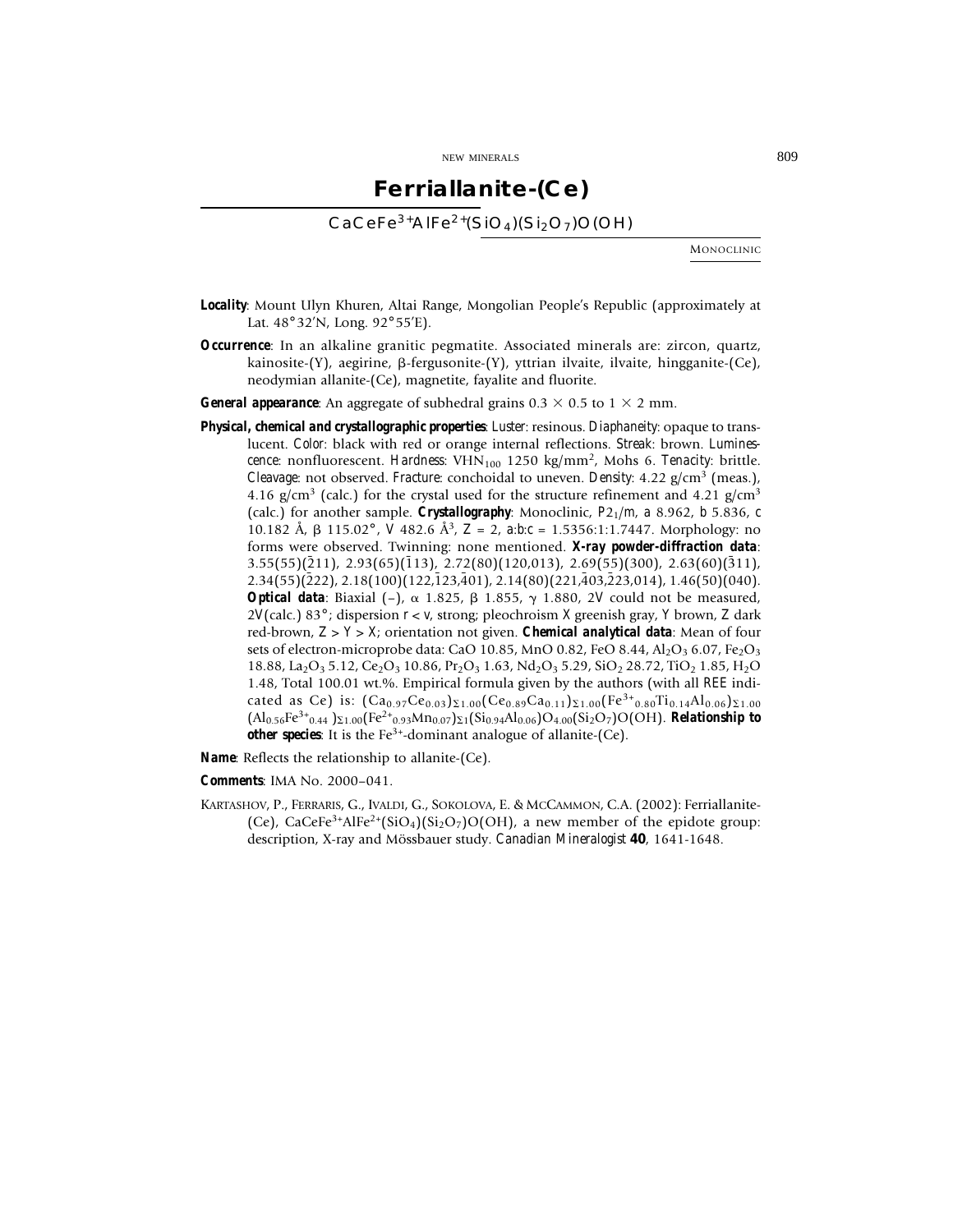### **Gjerdingenite-Fe**

 $K_2[(H_2O)_2(Fe, Mn)][(Nb, Ti)_4(Si_4O_{12})_2(OH, O)_4]\cdot 4H_2O$ 

MONOCLINIC

*Locality*: Gjerdingselva, Lunner, Oppland, Norway.

- *Occurrence*: In miarolitic cavities in ekerite, a sodic granite. Associated minerals are: quartz, orthoclase, albite, aegirine, kupletskite, elpidite, lorenzenite, pyrochlore, monazite- (Ce), gagarinite-(Y), ralstonite, gearksutite and molybdenite.
- *General appearance*: Prismatic to lath-shaped crystals up to 1 mm long and subparallel or irregular aggregates to 3 mm.
- *Physical, chemical and crystallographic properties*: *Luster*: vitreous to waxy. *Diaphaneity*: translucent to rarely transparent. *Color*: pale yellow to orange yellow to brownish yellow. *Streak*: white to faint yellow. *Luminescence*: nonfluorescent. *Hardness*: about 5. *Tenacity*: very brittle. *Cleavage*: none observed. *Fracture*: uneven. *Density*: 2.82 g/cm3 (meas.), 2.83 g/cm3 (calc.). *Crystallography*: Monoclinic, *C*2/*m*, *a* 14.529, *b* 13.943, *c* 7.837 Å, 117.61° , *V* 1406.8 Å3, *Z* = 2, *a*:*b*:*c* = 1.0420:1:0.5621. Morphology: {100}, {010},  $\{001\}$ ,  $\{20\overline{1}\}$ ,  $\{021\}$ ; flattened on  $\{001\}$  and elongate along [010];  $\{010\}$  is subordinate or may be lacking. Twinning: present and was used to solve the crystal structure. X-ray powder-diffraction data: 6.92(80)(020,001), 6.42(50)(200,201),  $4.94(70)(021)$ ,  $3.225(100)(\overline{4}21,400,\overline{4}02)$ ,  $3.114(67)(041,022)$ ,  $2.512(50)(\overline{4}41,$ 401,403). **Optical data**: Biaxial (+),  $\alpha$  1.6676,  $\beta$  1.7001,  $\gamma$  1.794, 2*V*(meas.) 58.5°, 2*V*(calc.) 63.7° ; dispersion not observed; nonpleochroic; *Y* = *b*. *Chemical analytical data*: Thirty-nine analyses were carried out by electron microprobe. One such set of data is given here: Na<sub>2</sub>O 0.68, K<sub>2</sub>O 6.76, CaO 0.08, MnO 2.97, FeO 3.44, Al<sub>2</sub>O<sub>3</sub> 0.20,  $SiO_2$  36.35, TiO<sub>2</sub> 10.14, ZrO<sub>2</sub> 0.71, Nb<sub>2</sub>O<sub>5</sub> 23.24, H<sub>2</sub>O not determined, Total 84.57 wt.%. Crystal-chemical formula (with  $Si + Al = 16$ ) derived from the structure determination:  $\{[K_{1,20}Na_{0,72}(H_2O)_{2.08}]_{\Sigma4.00}[K_{2.08}(H_2O)_{1.92}]_{\Sigma4.00}\}[(H_2O)_{3.40}K_{0.56}Ca_{0.04}]_{\Sigma4.00}$  $(Fe_{0.95}Mn_{0.75}\Box_{0.30})_{22.00}(Nb_{4.30}Ti_{3.45}Fe_{0.20}Zr_{0.05})_{28.00}(Si_{15.90}Al_{0.10})_{216.00}O_{48.00}[(OH)_{4.16}$  $O_{3.84}$ <sub>28.00</sub>•4.00H<sub>2</sub>O. *Relationship to other species*: It is a member of the labuntsovite group.
- *Name*: Assigned according to the IMA-approved nomenclature for the labuntsovite group. In terms of root names, gjerdingenite is an analogue of kuzmenkoite and has Nb > Ti at the *M* site, whereas kuzmenkoite has Ti > Nb. The dominant cation in the *D* site is Fe for gjerdingenite, so the name is gjerdingenite-Fe.

*Comments*: IMA No. 2001–009.

- RAADE, G., FERRARIS, G., GULA, A. & IVALDA, G. (2002): Gjerdingenite-Fe from Norway, a new mineral species in the labuntsovite group: description, crystal structure and twinning. *Canadian Mineralogist* **40**, 1629-1639.
- CHUKANOV, N.V., PEKOV, I.V. & KHOMYAKOV, A.P. (2002): Recommended nomenclature for labuntsovite-group minerals. *European Journal of Mineralogy* **14**, 165-173.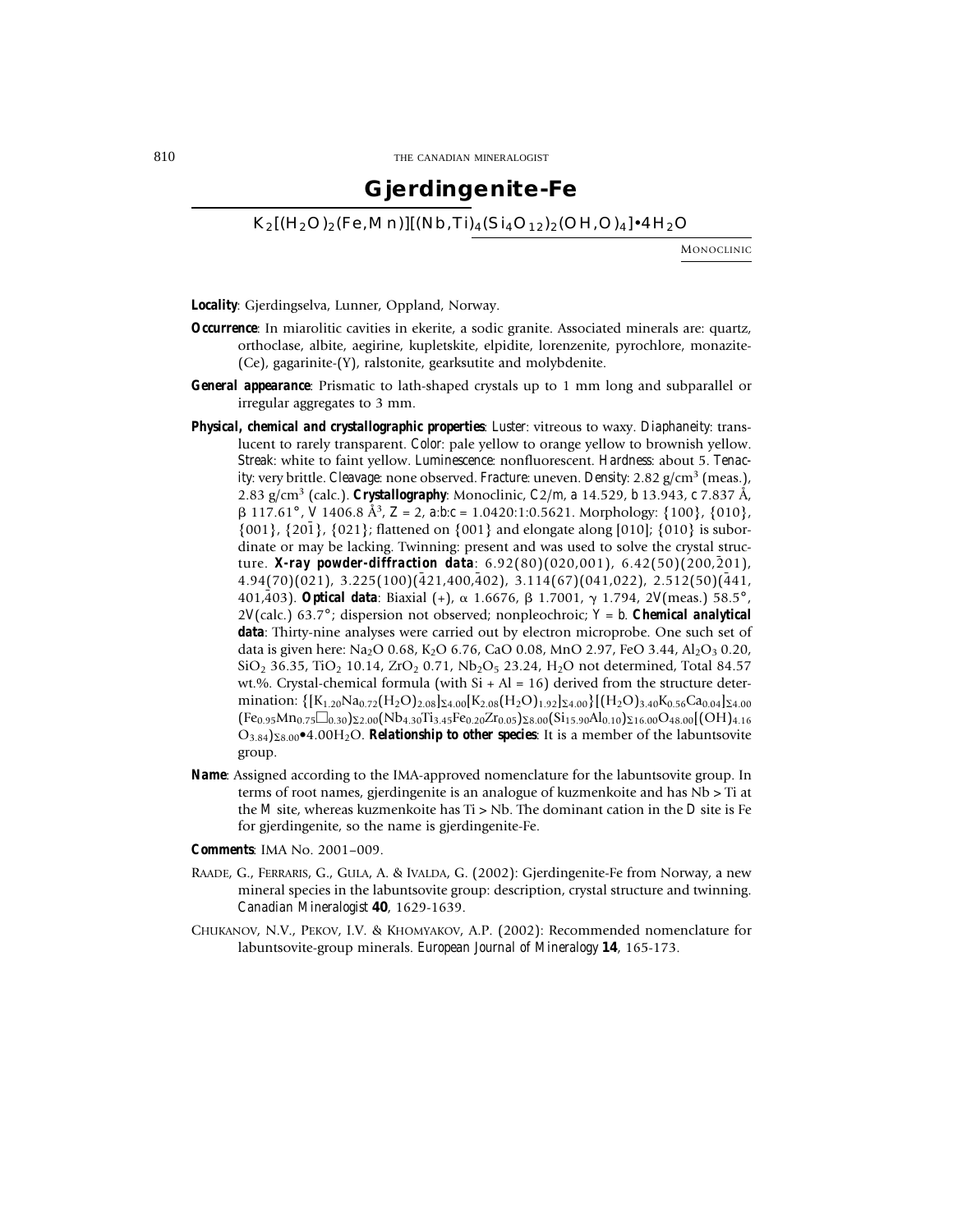### **Gutkovaite-Mn**

 $CaK<sub>2</sub>Mn(Ti,Nb)<sub>4</sub>(Si<sub>4</sub>O<sub>12</sub>)<sub>2</sub>(O,OH)<sub>4</sub>•5H<sub>2</sub>O$ 

MONOCLINIC

*Locality*: Maly Mannepakhk, Khibina alkaline massif, Kola Peninsula, Russia.

*Occurrence*: In a pegmatite in nepheline syenite. Associated minerals are: microcline, aegirine, arfvedsonite, nepheline, eudialyte, albite, lorenzenite, loparite, aenigmatite, manganneptunite, murmanite, analcime, natrolite, stilbite, chabazite, kuzmenkoite-Mn, nontronite, among others.

*General appearance*: Coarse prismatic crystals up to 0.8 mm long.

- *Physical, chemical and crystallographic properties*: *Luster*: vitreous. *Diaphaneity*: translucent to transparent. *Color*: pale yellowish pink. *Streak*: white. *Luminescence*: not mentioned. *Hardness*: 5. *Tenacity*: brittle. *Cleavage*: not observed. *Fracture*: uneven. *Density*: 2.83 g/ cm3 (meas.), 2.80 g/cm3 (calc.). *Crystallography*: Monoclinic, *Cm*, *a* 14.30, *b* 13.889, *c* 7.760 Å, 117.51° , *V* 1367 Å3, *Z* = 2, *a*:*b*:*c* = 1.0296:1:0.5587. Morphology: no forms were mentioned. Twinning: microtwinning on  $(001)$  and  $(401)$ . **X-ray powder***diffraction data*: 7.0(7)(020,001), 6.33(5)(20¯ 1,200), 4.90(4)(021), 3.22(9)  $(42\overline{1}, 40\overline{2}, 400), 3.05(10)(022, 24\overline{1}, 240), 2.57(5)(24\overline{2}, 241), 2.48(6)(44\overline{1}, 40\overline{3}, 401).$ **Optical data**: Biaxial (+),  $\alpha$  1.688,  $\beta$  1.700,  $\gamma$  1.805, 2*V*(meas.) 35°, 2*V*(calc.) 39°; dispersion not observed; nonpleochroic; orientation not given. *Chemical analytical* data: Mean of six sets of electron-microprobe data: Na<sub>2</sub>O 0.18, K<sub>2</sub>O 6.54, MgO 0.17, CaO 4.81, MnO 4.96, FeO 0.61, ZnO 0.13, SrO 0.54, BaO 1.03, Al<sub>2</sub>O<sub>3</sub> 0.17, SiO<sub>2</sub> 41.03, TiO<sub>2</sub> 24.47, ZrO<sub>2</sub> 0.08, Nb<sub>2</sub>O<sub>5</sub> 5.14, H<sub>2</sub>O 8.67, Total 98.53 wt.%. Empirical formula:  $(Ca_{1,00}Na_{0.07})_{\Sigma1.07}(K_{1,63}Ba_{0.08}Sr_{1.06})_{\Sigma1.77}(Mn_{0.87}Fe_{0.10}Mg_{0.05}Zn_{0.02})_{\Sigma0.99}(Ti_{3.59}$ Nb<sub>0.45</sub>Zr<sub>0.01</sub>)<sub>∑4.05</sub>[(Si<sub>4.00</sub>Al<sub>0.02</sub>)<sub>∑4.02</sub>O<sub>12.07</sub>]<sub>2.00</sub>[O<sub>2.47</sub>(OH)<sub>1.53</sub>]<sub>∑4.00</sub>•4.87H<sub>2</sub>O. *Relationship to other species*: It is a member of the labuntsovite group with Mn dominant at the *D* site. The *A* site in this species is divided into two sites: the *A*(I) site is occupied by Ca, and the *A*(II) site is vacant; this results in lowering the symmetry from *C*2/*m* to *Cm*.
- *Name*: After N.N. Gutkova (1896–1960?), who intensively studied the Khibina–Lovozero alkaline complex; the suffix denotes the dominance of Mn at the *D* site.
- *Comments*: IMA No. 2001–038.
- PEKOV, I.V., CHUKANOV, N.V., RASTSVETAEVA, R.K., ZADOV, A.E. & KONONKOVA, N.N. (2002): Gutkovaite-Mn CaK<sub>2</sub>Mn(Ti,Nb)<sub>4</sub>(Si<sub>4</sub>O<sub>12</sub>)<sub>2</sub>(O,OH)<sub>4</sub>•5H<sub>2</sub>O, a new mineral of the labuntsovite group from the Khibina massif, Kola Peninsula. *Zapiski Vserossiyskogo Mineralogicheskogo Obshchestva* **131**(2), 51-57 (in Russ.).
- RASTSVETAEVA, R.K.. PEKOV, I.V. & NEKRASOV, YU.V. (2001): Crystal structure and microtwinning of Ca-rich analog of labuntsovite. *Kristallografiya* **46**, 415-417 (in Russ.).
- CHUKANOV, N.V., PEKOV, I.V. & KHOMYAKOV, A.P. (2002): Recommended nomenclature for labuntsovite-group minerals. *European Journal of Mineralogy* **14**, 165-173.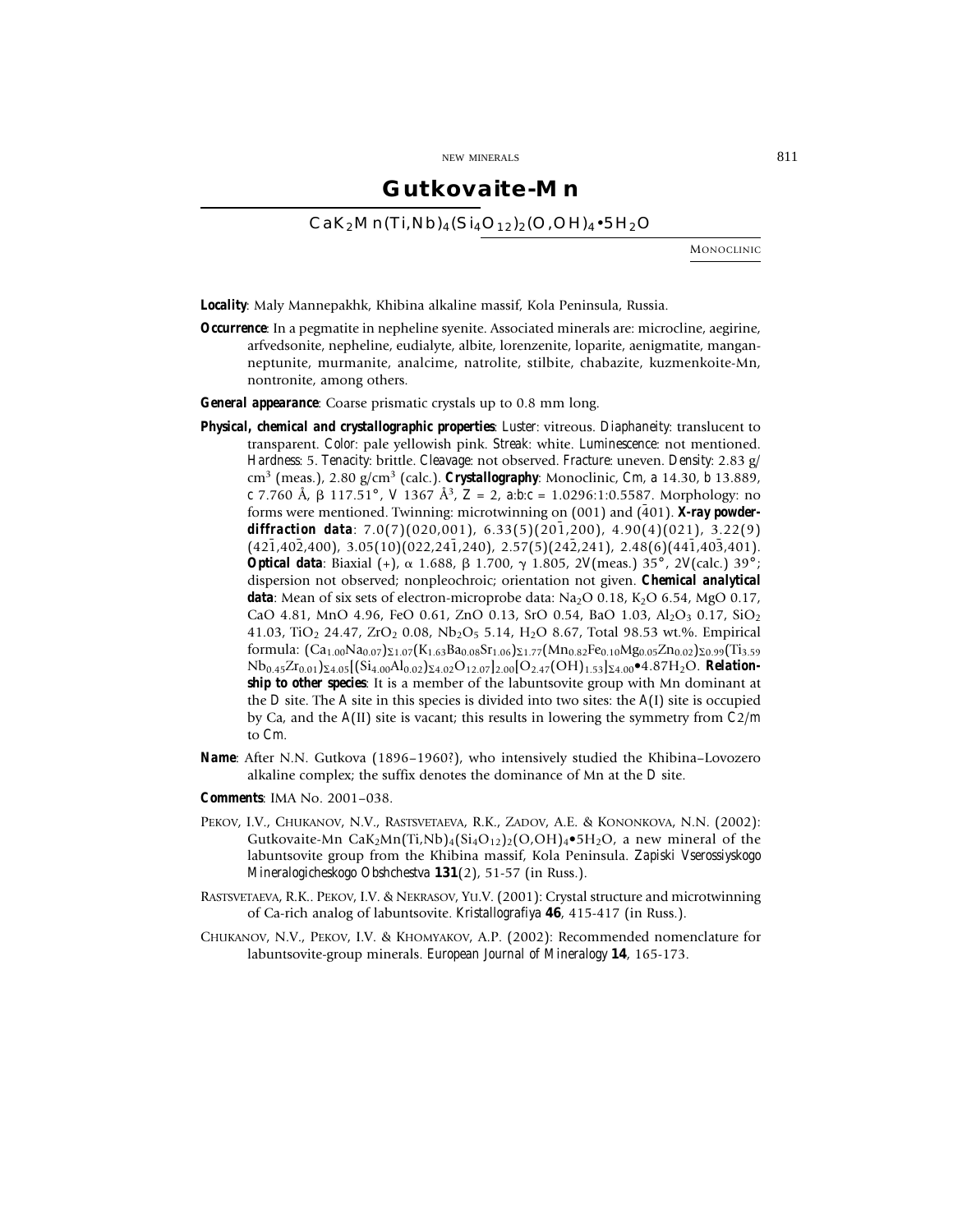## **Hoganite**  $Cu(CH_3COO)_2 \cdot H_2O$

MONOCLINIC

- *Locality*: The Potosi silver lead zinc deposit, 2 km northeast of Broken Hill, New South Wales, Australia (Lat. 31° 56'S, Long. 141° 30'E).
- *Occurrence*: In gossan near a mass of decomposing leaves. Associated minerals are: goethite, hematite, quartz, linarite, malachite, azurite, cuprian smithsonite, cerussite and paceite.
- *General appearance*: Isolated prisms (up to 0.6 mm long).
- *Physical, chemical and crystallographic properties*: *Luster*: vitreous. *Diaphaneity*: transparent. *Color*: dark bluish green. *Streak*: pale blue. *Luminescence*: nonfluorescent. *Hardness*: 1½. *Tenacity*: brittle. *Cleavage*: could not be observed, but {001} perfect and {110} distinct are reported on synthetic material. *Fracture*: conchoidal. *Density*: 1.93 g/cm<sup>3</sup> (calc.). *Crystallography*: Monoclinic, *C*2/*c*, *a* 13.162, *b* 8.555, *c* 13.850 Å, 117.08° , *V* 1388.6 Å3, *Z* = 8, *a*:*b*:*c* = 1.5385:1:1.6189. Morphology: forms observed are similar to those reported for synthetic crystals  $\{10\overline{1}\}$ ,  $\{01\overline{1}\}$ ,  $\{2\overline{11}\}$ ,  $\{110\}$  and  $\{1\overline{12}\}$ ; also reported are synthetic  $\{110\}$  tablets with  $\{001\}$ ,  $\{100\}$  and  $\{20\}$ . Twinning: none observed, but butterfly twins have been reported for synthetic crystals. *X-ray powderdiffraction data*: 6.921(100)(110), 6.176(14)(002), 5.872(9)(200), 5.382(10)(11), 3.592(11)(221), 3.532(28)(202), 2.291(9)(333), 2.278(10)(402). The data in the paper are indexed on the alternate setting in space group *A*2/*a* to compare with the data in PDF 27–145, but have been changed here for the given cell in space group *C*2/*c*. **Optical data**: Biaxial (+),  $\alpha$  1.533,  $\beta$  1.541,  $\gamma$  1.554, 2*V*(meas.) 85°, 2*V*(calc.) 77°; dispersion *r* < *v*, medium; pleochroism strong *X* blue, *Y* pale bluish, *Z* pale bluish green, *X* > *Y* > *Z*; orientation unknown. See Comments. *Chemical analytical data*: Wetchemical analysis by AAS (Ca, Cu, Mg, Zn, Pb and Fe), CHN analyzer (C and H) and O by difference gave: C 23.85, H 3.95, Cu 31.6, Fe 0.4, O (40.2), Total (100.00) wt.%. Empirical formula:  $C_{4.01}H_{7.90}O_{5.07}Cu_{1.00}Fe_{0.01}$  or  $Cu_{1.00}(CH_3COO)_{2.00}$ <sup>·</sup>0.95H<sub>2</sub>O. *Relationship to other species*: It is an acetate.
- *Name*: After Graham P. Hogan (b. 1957), of Broken Hill, New South Wales, Australia, a miner and well-known collector of Broken Hill minerals, who originally recovered the material.
- *Comments*: IMA No. 2001–029. Owing to the very small amount of natural material, the optical properties were determined from synthetic crystals grown from aqueous solutions.
- HIBBS, D.E., KOLITSCH, U., LEVERETT, P., SHARPE, J.L. & WILLIAMS, P.A. (2002): Hoganite and paceite, two new acetate minerals from the Potosi mine, Broken Hill, Australia. *Mineralogical Magazine* **66**, 459-464.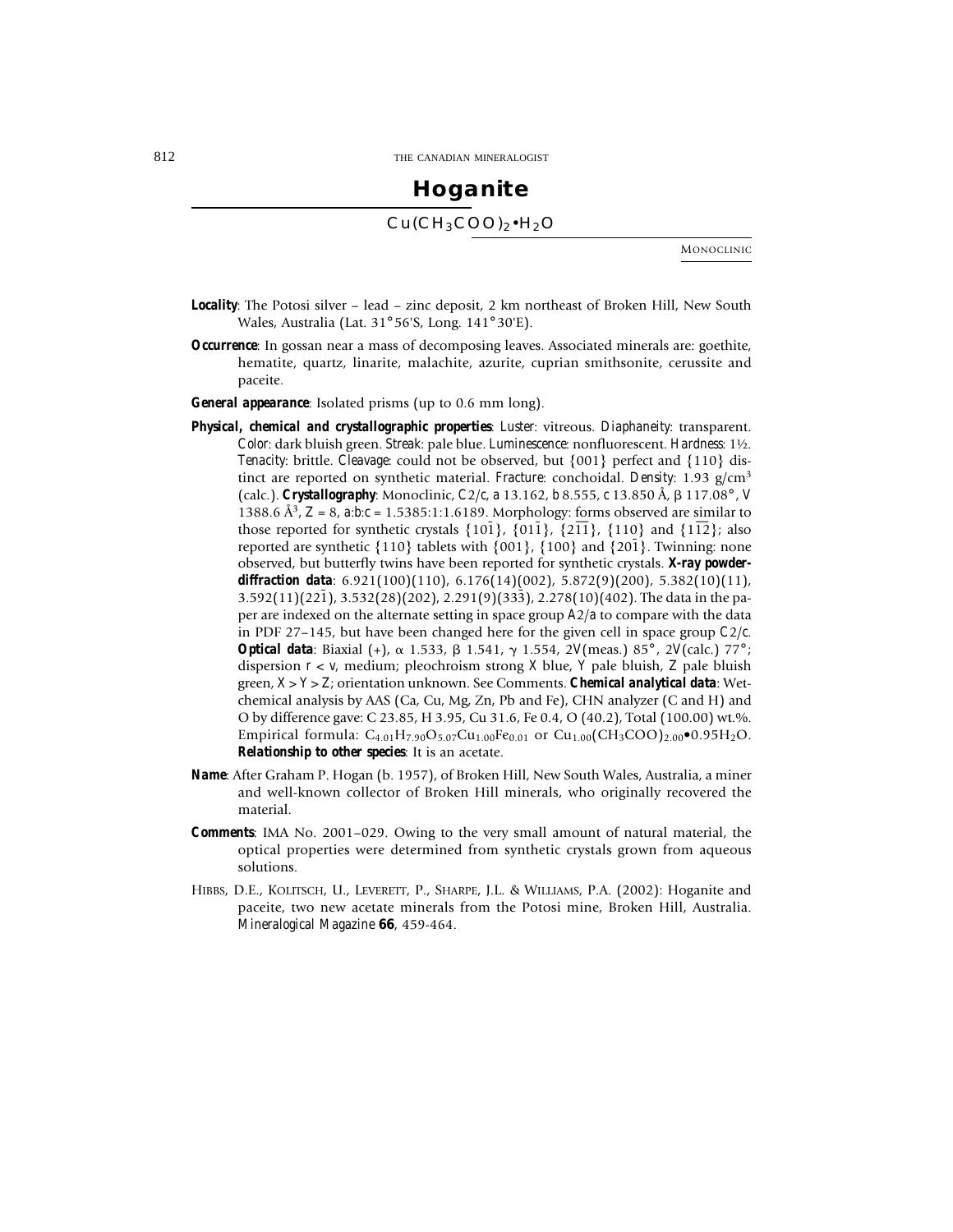### **Karupmøllerite-Ca**

 $(Na, Ca, K)_2 Ca(Nb, Ti)_4(Si_4O_{12})_2(O, OH)_4 \cdot 7H_2O$ 

MONOCLINIC

- *Locality*: In the Mellemelv stream valley, Kangerluarsuk area, Ilímaussaq alkaline complex, South Greenland.
- *Occurrence*: In a naujaite pegmatite. Associated minerals are: aegirine, arfvedsonite, eudialyte, potassic feldspar, sodalite, albite, carbonate-fluorapatite, lueshite, natrolite, and tuperssuatsiaite.
- **General appearance**: Pseudomorphs after rectangular lamellae (up to  $2 \times 1.5 \times 0.1$  cm) of epistolite replacing vuonnemite. The pseudomorphs are fine-grained aggregates with minor relics of epistolite.
- *Physical, chemical and crystallographic properties*: *Luster*: vitreous to dull. *Diaphaneity*: translucent. *Color*: white with grayish and pinkish tints. *Streak*: not given but probably white. *Luminescence*: not mentioned. *Hardness*: 5. *Tenacity*: brittle. *Cleavage*: parting along the perfect {001} cleavage of the original vuonnemite/epistolite crystals. *Fracture*: not given. *Density*: 2.71 g/cm3 (meas.), 2.75 g/cm3 (calc.). *Crystallography*: Monoclinic,  $C2/m$ , *a* 14.641, *b* 14.214, *c* 7.9148 Å,  $\beta$  117.36°, *V* 1463 Å<sup>3</sup>, *Z* = 2, *a*:*b*:*c* = 1.0300:1:0.5568. Morphology: no forms were observed; particles about 0.01 mm are irregular, platy. Twinning: none observed. *X-ray powder-diffraction data*:  $7.104(73)(020)$ ,  $7.026(100)(001)$ ,  $6.482(45)(201)$ ,  $4.996(74)(021)$ ,  $3.253(38)$  $(42\overline{1})$ , 3.250(36)(400), 3.242(34)(402), 3.171(56)(041), 3.150(38)(022). **Optical data**: Biaxial (+), α 1.656, β 1.662, γ 1.755, 2*V*(meas.) 30°, 2*V*(calc.) 30°; dispersion not observed; nonpleochroic; orientation not given. *Chemical analytical data*: Mean of twelve sets of electron-microprobe data (H<sub>2</sub>O by TGA): Na<sub>2</sub>O 2.17, K<sub>2</sub>O 1.74, CaO 6.00, MnO 0.31, ZnO 0.06, SrO 0.08, BaO 0.28, Al<sub>2</sub>O<sub>3</sub> 0.25, Fe<sub>2</sub>O<sub>3</sub> 0.47, SiO<sub>2</sub> 39.85, TiO<sub>2</sub> 8.51, Nb<sub>2</sub>O<sub>5</sub> 29.92, H<sub>2</sub>O 11.31, Total 100.95 wt.%. Empirical formula: (Na<sub>0.84</sub>)  $Ca_{0.64}K_{0.44}Ba_{0.02}Sr_{0.01}Q_{21.95}(Ca_{0.64}Mn_{0.05}Zn_{0.01})\Sigma_{0.70}(Nb_{2.70}Ti_{1.28}Fe^{3+}{}_{0.07})\Sigma_{4.05}(Si_{7.97}$  $A\ell_{0.06}$ <sub>28.03</sub>O<sub>24.09</sub>[O<sub>2.75</sub>(OH)<sub>1.25</sub>]<sub>24.00</sub>•6.92H<sub>2</sub>O. *Relationship to other species*: It is a member of the labuntsovite group with Ca dominant at the *D* site.
- *Name*: After Svend Karup-Møller (b. 1936), Associate Professor at the Technical University of Denmark; the suffix denotes the dominance of Ca at the *D* site.
- *Comments*: IMA No. 2001–028. In the table giving the X-ray powder-diffraction data, twelve entries have redundant indices, all those with  $0k\bar{l}$  being equivalent to 0kl.
- PEKOV, I.V., CHUKANOV, N.V., PETERSEN, O.V., ZADOV, A.E., YAMNOVA, N.A., KABALOV, Y.K. & SCHNEIDER, J. (2002): Karupmøllerite-Ca,  $(Na,Ca,K)_{2}$ Ca $(Nb,Ti)_{4}(Si_{4}O_{12})_{2}(O,OH)_{4}$  $\bullet$ 7H<sub>2</sub>O, a new mineral of the labuntsovite group from the Ilímaussaq alkaline complex, South Greenland. *Neues Jahrbuch für Mineralogie, Monatshefte*, 433-444.
- CHUKANOV, N.V., PEKOV, I.V. & KHOMYAKOV, A.P. (2002): Recommended nomenclature for labuntsovite-group minerals. *European Journal of Mineralogy* **14**, 165-173.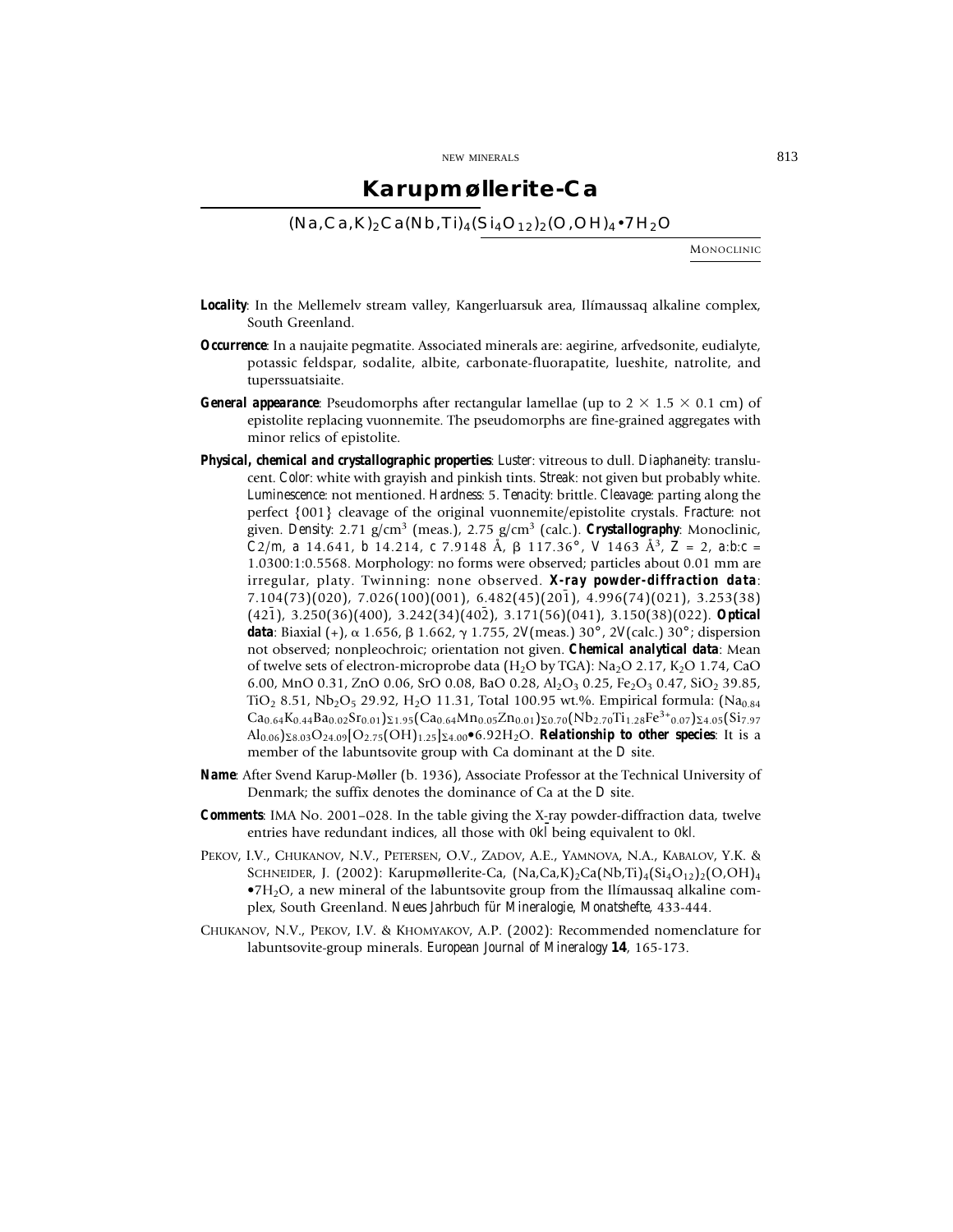## **Keilite** (Fe,Mg)S

**CUBIC** 

**Localities**: The Abee enstatite chondrite meteorite found near Abee, Alberta, Canada (Lat. 53° 50'N, Long. 113° 15'W). The mineral also is present in the following meteorites: Adhi-Kot, Saint-Sauveur, LEW 88180, RKP A80259, LEW 87119, LEW 88714, Y–791790, Y–791811, Y–86760 and Y8404.

*Occurrence*: Associated minerals are: niningerite, enstatite, kamacite and troilite.

*General appearance*: Small grains up to several hundred micrometers across.

- *Physical, chemical and crystallographic properties*: *Luster*: metallic. *Diaphaneity*: opaque. *Color*: not observed. *Streak*: not observed. *Hardness*: could not be measured. *Tenacity*: not determined. *Cleavage*: not observed. *Fracture*: not observed. *Density*: could not be measured, 3.59 to 3.67 g/cm3 (calc.). *Crystallography*: Cubic, *Fm*3*m*, *a* 5.20 Å, *V* 140.6 Å3, *Z* = 4. Morphology: no forms were observed. Twinning: none observed. *X-ray powder-diffraction data*: Only two spacings were measured: 2.584 and 1.829 (indexed as 200 and 220, respectively). Calculated spacings and indices are: 2.985(111), 2.585(200), 1.828(220), 1.492(222), 1.292(400), 1.156(420), 1.055(422), 0.914(440), 0.862(600), 0.817(620), 0.779(622). *Optical data*: In reflected light: gray, isotropic. R: (27.2%) 470 nm, (26.7%) 546 nm, (26.4%) 589 nm, (26.3%) 650 nm. *Chemical analytical data*: Six sets of electron-microprobe data are given. The data for the grain on which gave the reflectance data above were obtained are: Fe 39.57, Mg 10.36, Mn 3.43, Ca 1.86, Cr 1.98, Zn 0.30, Ti 0.09, Ni -, Cu 0.01, S 41.46, Total 99.06 wt.%. Empirical formula:  $(Fe<sub>0.55</sub>Mg<sub>0.33</sub>Mn<sub>0.05</sub>Ca<sub>0.04</sub>Cr<sub>0.03</sub>)s<sub>1.00</sub>S<sub>1.00</sub>$ . **Relationship to** *other species*: It is the Fe-dominant analogue of niningerite, (Mg,Fe)S.
- *Name*: After Klaus Keil (b. 1934), Hawaii Institute of Geophysics and Planetology, University of Hawaii, Honolulu, Hawaii, USA.
- *Comments*: IMA No. 2001–053. Because of the small grain-size, many of the usual physical properties could not be determined.
- SHIMIZU, M., YOSHIDA, H. & MANDARINO, J.A. (2002): The new mineral species keilite, (Fe,Mg)S, the iron-dominant analogue of niningerite. *Canadian Mineralogist* **40**, 1687- 1692.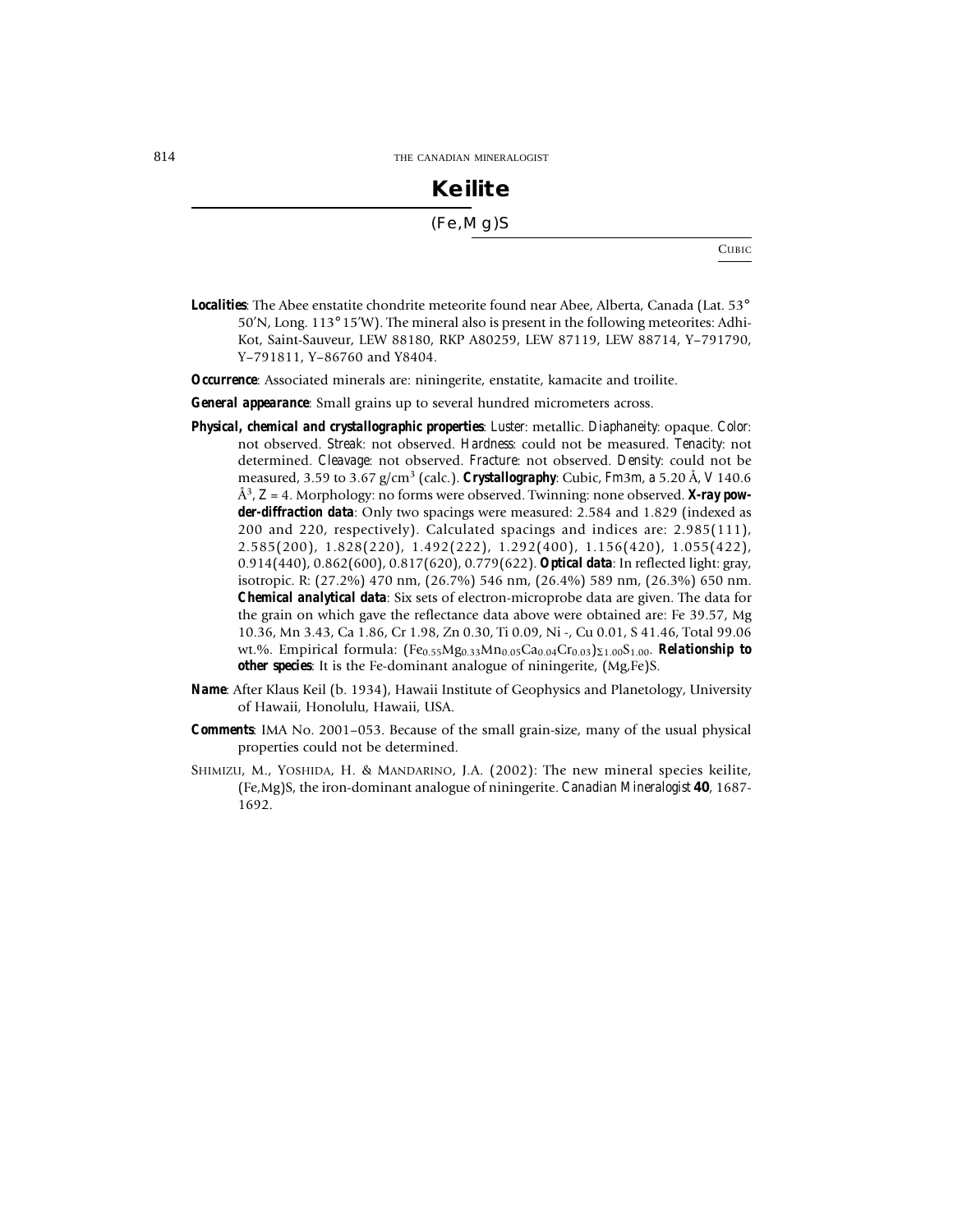### **Kristiansenite**

 $Ca<sub>2</sub>ScSn(Si<sub>2</sub>O<sub>7</sub>)(Si<sub>2</sub>O<sub>6</sub>OH)$ 

**TRICLINIC** 

*Locality*: The Heftetjern pegmatite, Tørdal area, Telemark, Norway.

- *Occurrence*: In a granite pegmatite. Closely associated minerals are: quartz, albite, apatite and stilpnomelane. Other associated minerals are: scandiobabingtonite, scandian ixiolite, hingganite-(Y), cerian epidote, titanite, plumbomicrolite and other microlite minerals, bazzite, milarite, cassiterite and two unidentified tantalum minerals (rynersonite? and tantite?).
- *General appearance*: Tapering crystals rarely up to 2 mm long and a massive aggregate nearly 2 mm across.
- *Physical, chemical and crystallographic properties*: *Luster*: vitreous. *Diaphaneity*: translucent to transparent. *Color*: colorless, white or slightly yellowish. *Streak*: white. *Luminescence*: nonfluorescent. *Hardness*: 5½ to 6. *Tenacity*: brittle. *Cleavage*: {001} inferred from preferred orientation in the X-ray powder-diffraction pattern. *Fracture*: uneven. *Density*: could not be measured but sinks in di-iodmethane [3.3  $g/cm^3$  (meas.), 3.64  $g/cm^3$ (calc.)]. *Crystallography*: Triclinic, *C*1, *a* 10.028, *b* 8.408, *c* 13.339 Å, α 90.01, β 109.10, 90.00° , *V* 1062.7 Å3, *Z* = 4, *a*:*b*:*c* = 1.1927:1:1.5865. Morphology: no forms could be measured, but {010} is present. Twinning: polysynthetic on {010} with twin striations. *X*-ray powder-diffraction data:  $5.18(53)(111)$ ,  $3.898(12)(113)$ ,  $3.146(100)$  $(004)$ , 3.089 $(63)(\overline{2}22)$ , 2.901 $(19)(221)$ , 2.595 $(34)(222)$ , 2.142 $(17)(\overline{33}1)$ , 1.433 $(12)$ (137). *Optical data*: Because of intensive twinning, no optical data could be determined except for a mean index of refraction, 1.74. *Chemical analytical data*: Fortynine sets of electron-microprobe data were measured from several grains in three laboratories. The mean of eleven sets of electron-microprobe data ( $H<sub>2</sub>O$  by difference) for the grain used for the crystal-structure study are:  $Na<sub>2</sub>O 0.41$ ,  $K<sub>2</sub>O 0.06$ , CaO 18.45,  $A_2O_3$  0.35,  $S_2O_3$  8.11, Fe<sub>2</sub>O<sub>3</sub> 1.98, SiO<sub>2</sub> 40.76, TiO<sub>2</sub> 0.08, ZrO<sub>2</sub> 0.43, SnO<sub>2</sub> 27.33,  $H_2O$  (2.04), Total (100.00) wt.%. Empirical formula:  $(Ca_{0.96}Na_{0.04})_{\Sigma1.00}$  $(Sn_{0.53}Sc_{0.34})_{\Sigma1.00}$  $Fe_{0.07}Al_{0.02}Zr_{0.01}S_{0.97}Si_{1.98}[O_{6.34}(OH)_{0.66}]S_{7.00}$ . Taking into consideration the crystalstructure data, the ideal formula is  $Ca<sub>2</sub>ScSn(Si<sub>2</sub>O<sub>7</sub>)(Si<sub>2</sub>O<sub>6</sub>OH)$ . **Relationship to other** *species*: None apparent.
- *Name*: After Roy Kristiansen (b. 1943), a well-known amateur mineralogist from Norway who first noticed the new mineral and (with K. Eldjarn, A. Haugen and H.V. Ellingsen) provided samples for the study.
- *Comments*: IMA No. 2000–051. Note that the crystal structure has been solved.
- RAADE, G., FERRARIS, G., GULA, A., IVALDI, G. & BERNHARD, F. (2002): Kristiansenite, a new calcium – scandium – tin sorosilicate from granite pegmatite in Tørdal, Telemark, Norway. *Mineralogy and Petrology* **75**, 89-99.
- FERRARIS, G., GULA, A., IVALDI, G., NESPOLO, M. & RAADE, G. (2001): Crystal structure of kristiansenite: a class IIB twinning by metric merohedry. *Zeitschrift für Kristallographie* **216**, 442-448.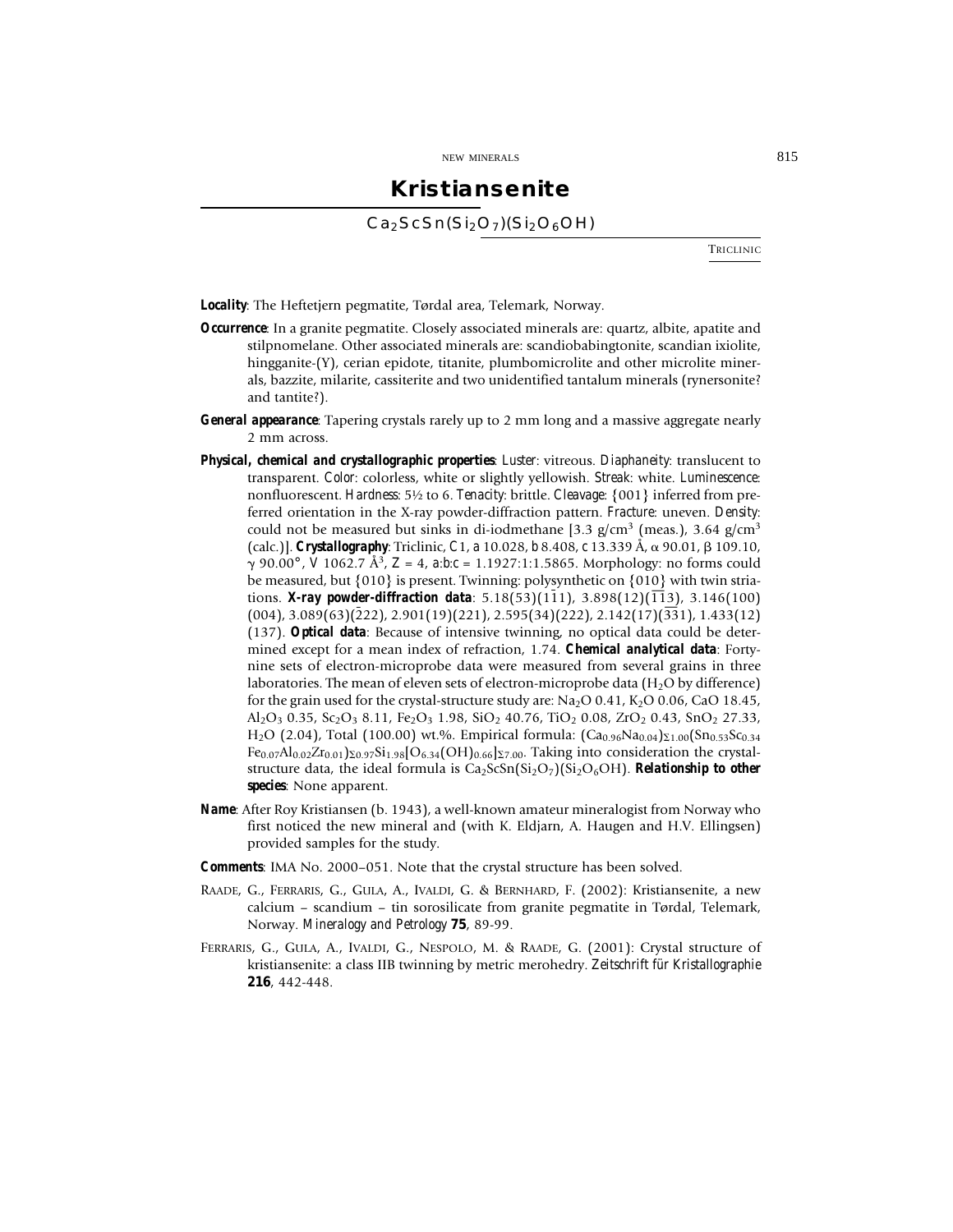# **Kurgantaite**

 $CaSr(B<sub>3</sub>O<sub>9</sub>)Cl·H<sub>2</sub>O$ 

**TRICLINIC** 

- *Localities*: Inder borate deposit, Kazakhstan. Also from the Chelkar borate deposit, Kazakhstan and the Nepskoe potassium deposit, Siberia, Russia.
- *Occurrence*: Associated minerals are: sylvite, halite, boracite, anhydrite, magnesite and quartz.
- *General appearance*: Fine-grained nodules up to 4 cm across, spherulites up to 0.7 mm in diameter (made up of individual crystals with pyramidal or wedge-shaped terminations) and poorly formed triangular plates up to 0.5 mm.
- *Physical, chemical and crystallographic properties*: *Luster*: vitreous. *Diaphaneity*: transparent. *Color*: colorless to white. *Streak*: white. *Luminescence*: probably nonfluorescent. *Hardness*: 6 to 6½. *Tenacity*: brittle. *Cleavage*: given as medium for two unspecified directions. *Fracture*: uneven. *Density*: 2.99 g/cm<sup>3</sup> (meas.), 3.04 g/cm<sup>3</sup> (calc.). *Crystallo***graphy**: Triclinic, P1, a 6.573, b 6.445, c 6.369 Å,  $\alpha$  60.995°,  $\beta$  61.257°,  $\gamma$  77.191°, *V* 206.9 Å3, *Z* = 1, *a*:*b*:*c* = 1.0199:1:0.9882. Morphology: no forms were mentioned. Twinning: none mentioned. *X-ray powder-diffraction data*: 5.69(8)(010),  $3.22(9)(112,1\overline{11},201)$ ,  $3.13(7)(01\overline{1},121)$ ,  $2.92(10)(200)$ ,  $2.84(9)(020)$ ,  $2.79(8)$  $(122)$ ,  $2.14(7)(312,201)$ ,  $2.07(7)(113)$ . **Optical data:** Biaxial (+),  $\alpha$  1.637,  $\beta$  1.638,  $\gamma$ 1.675, 2*V*(meas.) <10° , 2*V*(calc.) 19° , dispersion not given; nonpleochroic; orientation not given. *Chemical analytical data*: Seven sets of electron-microprobe data are given. One set from the Inder material consists of the following: CaO 14.69, SrO 26.43,  $B_2O_3$  45.31,  $H_2O$  4.69, Cl 9.58, sum 100.70, less  $O = Cl$  2.17, Total 98.53 wt.%. Empirical formula: Ca<sub>1.01</sub>Sr<sub>0.98</sub>(B<sub>5.00</sub>O<sub>8.96</sub>)Cl<sub>1.04</sub>•1.00H<sub>2</sub>O. *Relationship to other* **species**: Related to hilgardite,  $Ca_2(B_5O_9)Cl\bullet H_2O$ .
- *Name*: Reflects the type locality.
- *Comments:* The mineral was originally described by Yarzhemskiy in 1952 but was discredited by von Hodenberg and Kühn in 1982 as "strontium hilgardite". Dr. Igor Pekov kindly assisted with this abstract. IMA case 00–B.
- PEKOV, I.V., LOVSKAYA, E.V., CHUKANOV, N.V., ZADOV, A.E., APPOLONOV, V.N., PUSHCHAROVSKY, D.YU., FERRO, O. & VINOGRADOVA, S.A. (2001): Kurgantaite CaSr $[B_5O_9]$ Cl $\bullet$ H<sub>2</sub>O: revalidation of the mineral species and new data. *Zapiski Vserossiyskogo Mineralogicheskogo Obshchestva* **130**(3), 71-79 (in Russ.).
- FERRO, O., PUSHCHAROVSKY, D.YU., TEAT, S., VINOGRADOVA, S.A., LOVSKAYA, E.V. & PEKOV, I.V. (2000): Crystal structure of strontium hilgardite. *Crystallography Reports* **45**, 410-415.
- YARZHEMSKY, YA.YA. (1952): Kurgantaite a new borate mineral. *Mineral. Sbornik, Lvov. Geol. Obshchestva, No.* 6, 169-174 (in Russ.).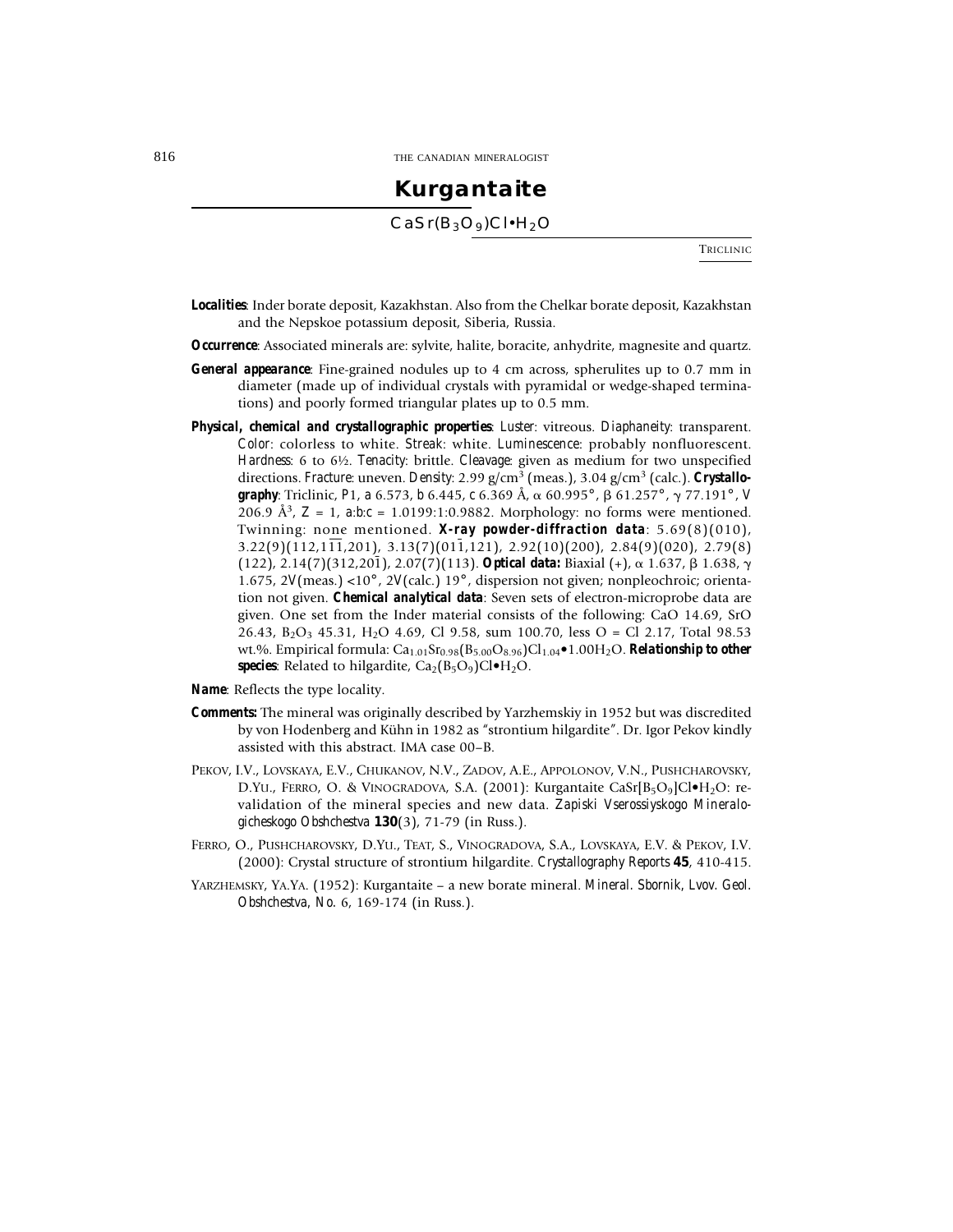### **Kuzmenkoite-Zn**

 $K_2Zn(Ti,Nb)_{4}(Si_4O_{12})_{2}(OH,O)_{4}$ •6-8H<sub>2</sub>O

MONOCLINIC

- *Localities*: (1) Kedykverpakhk Mt., Lovozero massif, Kola Peninsula, Russia. (2) Lepkhe-Nelm Mt., Lovozero massif, Kola Peninsula, Russia. (3) Karnasurt Mt., Lovozero massif, Kola Peninsula, Russia.
- *Occurrence*: In alkaline pegmatites. (1) Associated with natrolite, microcline, albite, aegirine, nepheline, arfvedsonite, sodalite, eudialyte, lorenzenite and others. (2) Associated with microcline, aegirine, nepheline, magnesioarfvedsonite, eudialyte, lorenzenite, lamprophyllite, catapleiite, titanite, vinogradovite, tundrite-(Ce), apatite, neptunite, other labuntsovite-group minerals and others. (3) Associated with natrolite, microcline, albite, aegirine, nepheline, arfvedsonite, sodalite, eudialyte, organovaite, beryllite, ranciéite, elpidite, strontiopyrochlore, catapleiite, yofortierite, manganneptunite, nontronite and others.
- *General appearance*: (1) Pseudomorphs after murmanite. (2) Coarse prismatic crystals (up to  $7 \times 0.5$  mm). (3) Rough crystals (up to  $3 \times 0.5 \times 0.3$  mm).
- *Physical, chemical and crystallographic properties*: *Luster*: vitreous. *Diaphaneity*: translucent. *Color*: pink, pinkish-brown, gray, white. *Streak*: white. *Luminescence*: not mentioned. *Hardness*: ~5. *Tenacity*: brittle. *Cleavage*: not observed. *Fracture*: rough. *Density*: 2.78 to 2.87 g/cm3 (meas.), 2.94 g/cm3 (calc.). *Crystallography*: Monoclinic, *Cm*, *a* 14.400, *b* 13.851, *c* 7.781 Å, 117.33° , *V* 1379 Å3, *Z* = 2, *a*:*b*:*c* = 1.0396:1:0.5618. Morphology: no forms were mentioned. Twinning: none mentioned. *X-ray powder-diffraction data*:  $6.92(75)(020,001)$ ,  $6.40(60)(201,200)$ ,  $4.89(29)(021)$ ,  $3.19(100)(421,402)$ , 3.09(91)(041,022), 2.58(35)(241), 2.49(35)(441,403). **Optical data**: Biaxial (+),  $\alpha$ 1.680 to 1.683, 1.686 to 1.688, 1.783 to 1.787, 2*V*(meas.) 25° , 2*V*(calc.) 28° ; dispersion not mentioned; nonpleochroic; *Y* = *b*. *Chemical analytical data*: Three sets of electron-microprobe data are given. The set for material from Kedykverpakhk (with H<sub>2</sub>O determined by TGA) is: Na<sub>2</sub>O 0.49, K<sub>2</sub>O 5.69, MgO 0.03, CaO 2.19, MnO 2.07, FeO 0.54, ZnO 3.73, SrO 0.19, BaO 2.00, Al<sub>2</sub>O<sub>3</sub> 0.10, SiO<sub>2</sub> 38.56, TiO<sub>2</sub> 17.68, Nb<sub>2</sub>O<sub>5</sub> 12.54, H<sub>2</sub>O 13.80, Total 99.61 wt.%. Empirical formula:  $(K_{1.48}Ca_{0.48}Na_{0.19}Ba_{0.16}$  $S_{r_{0.02}}|_{\Sigma_{2.33}}(Zn_{0.56}Mn_{0.36}Fe_{0.09}Mg_{0.01})_{\Sigma_{1.02}}(Ti_{2.71}Nb_{1.16})_{\Sigma_{3.87}}[(Si_{3.94}Al_{0.01})_{\Sigma_{3.95}}O_{11.85}]_{2.00}$  $[(OH)<sub>2.19</sub>O<sub>1.81</sub>]_{24.00}$ <sup> $\bullet$ </sup>8.30H<sub>2</sub>O. *Relationship to other species*: It is a member of the kuzmenkoite subgroup of the labuntsovite group with Zn dominant at the *D* site.
- *Name*: After Maria V. Kuz'menko (1918–1995), Russian geochemist and mineralogist, a specialist in the geochemistry of rare elements, who studied the Lovozero massif; the suffix denotes the dominance of Zn at the *D* site.
- *Comments*: IMA No. 2001–037. The subscripts in the empirical formula given here are quite different from those given by the authors.
- CHUKANOV, N.V., PEKOV, I.V., ZADOV, A.E., AZAROVA, YU.V. & SEMENOV, E.I. (2002): Kuzmenkoite-Zn K<sub>2</sub>Zn(Ti,Nb)<sub>4</sub>(Si<sub>4</sub>O<sub>12</sub>)<sub>2</sub>(OH,O)<sub>4</sub>ß6–8H<sub>2</sub>O, a new mineral of the labuntsovite group from the Lovozero massif, Kola Peninsula. *Zapiski Vserossiyskogo Mineralogicheskogo Obshchestva* **131**(2), 45-50 (in Russ.).
- CHUKANOV, N.V., PEKOV, I.V. & KHOMYAKOV, A.P. (2002): Recommended nomenclature for labuntsovite-group minerals. *European Journal of Mineralogy* **14**, 165-173.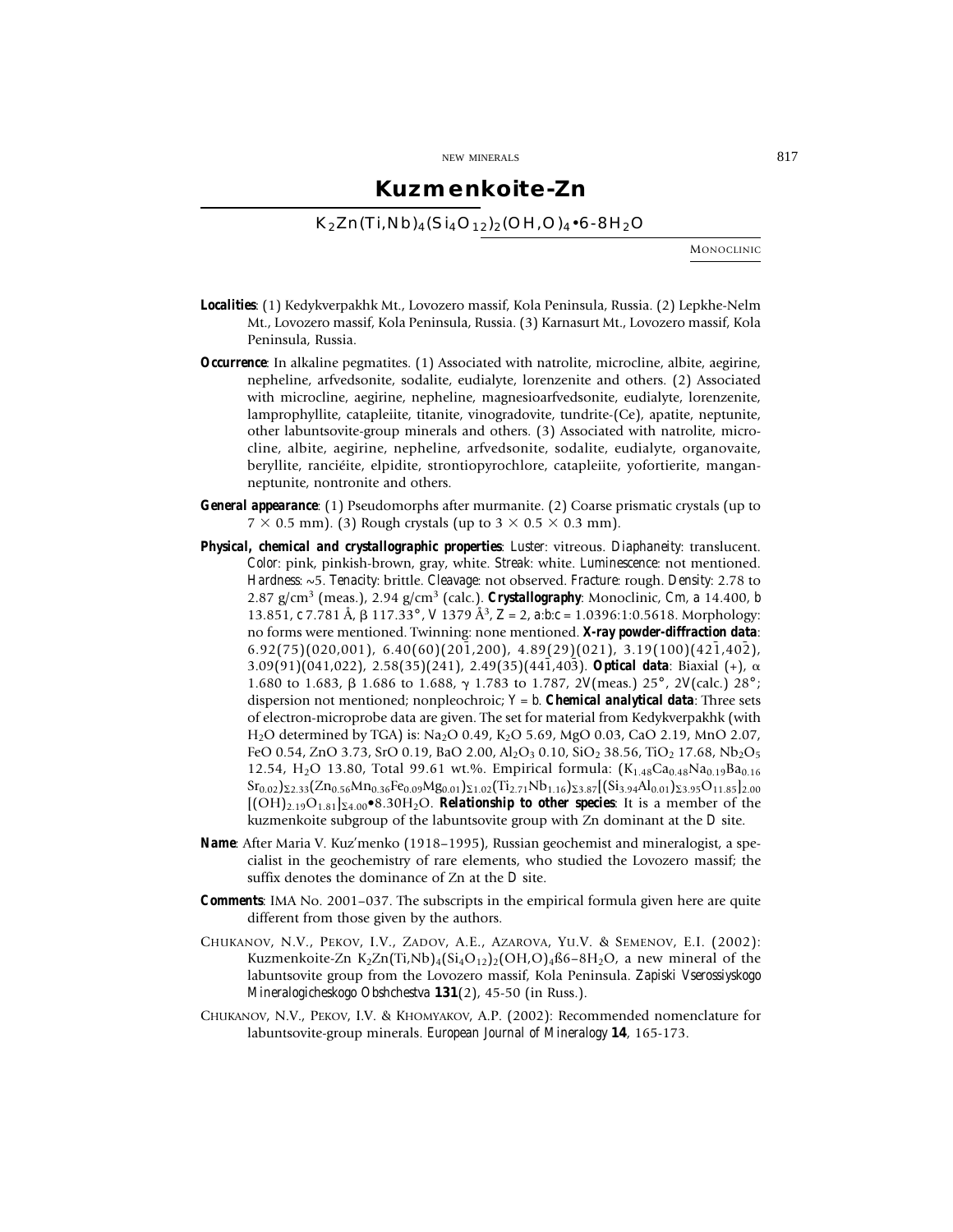### **Manganlotharmeyerite**

 $Ca(Mn^{3+},\Box,mq)_{2}$ {AsO<sub>4</sub>,[AsO<sub>2</sub>(OH)<sub>2</sub>]}<sub>2</sub>(OH,H<sub>2</sub>O)<sub>2</sub>

MONOCLINIC

*Locality*: The Starlera Fe–Mn deposit, Val Ferrera, Eastern Alps, Switzerland.

- *Occurrence*: In carbonate-hosted manganese ore. Associated minerals are: calcite, tilasite and sailaufite (in press).
- *General appearance*: Elongate platy crystals and aggregates up to 1 mm long.
- *Physical, chemical and crystallographic properties*: *Luster*: adamantine. *Diaphaneity*: transparent to translucent. *Color*: brown-red to dark reddish orange. *Streak*: light brown. *Luminescence*: not given. *Hardness*: about 3. *Tenacity*: brittle. *Cleavage*: {001} distinct. *Fracture*: irregular. *Density*: 3.77 g/cm3 (meas.), 3.75 g/cm3 (calc.). *Crystallography*: Monoclinic,  $C2/m$ , *a* 9.043, *b* 6.2314, *c* 7.3889 Å,  $\beta$  116.392°, *V* 372.99 Å<sup>3</sup>,  $Z = 2$ , *a*:*b*:*c* = 1.4512:1:1.1858. Morphology: no forms were mentioned. Twinning: none mentioned. *X-ray powder-diffraction data*: 4.93(80)(110), 3.182(100)(112), 2.927(70)  $(201)$ ,  $2.822(70)(021)$ ,  $2.718(80)(311)$ ,  $2.555(100)(221,312)$ ,  $2.134(70)(202,221)$ . *Optical data*: Biaxial (+),  $\alpha$  1.785,  $\beta$  1.814,  $\gamma$  1.854, 2*V*(meas.) 85°, 2*V*(calc.) 82°; dispersion *r* < *v*, weak; pleochroism not mentioned; orientation unknown. *Chemical analytical data*: Mean of six sets of electron-microprobe data (H<sub>2</sub>O calculated to give 10 oxygen atoms): Na2O 0.08, MgO 3.95, CaO 12.42, ZnO 0.58, SrO 0.20, NiO 1.07, CoO 0.19, Al<sub>2</sub>O<sub>3</sub> 0.27, Fe<sub>2</sub>O<sub>3</sub> 0.91, Mn<sub>2</sub>O<sub>3</sub> 16.70, V<sub>2</sub>O<sub>5</sub> 0.67, As<sub>2</sub>O<sub>5</sub> 53.41, H<sub>2</sub>O (8.84), Total (99.29) wt.%. Empirical formula:  $(Ca_{0.94}Sr_{0.01}Na_{0.01})(Mn^{3+}_{0.45}\square_{0.26}$ Mg0.20Ni0.03Fe0.02Zn0.02Al0.01Co0.01)2(As0.98V0.02)2O10.00H4.16. *Relationship to other species*: It is the manganese-dominant member of the lotharmeyerite subgroup of the tsumcorite group.
- *Name*: Reflects the relationship to lotharmeyerite.
- *Comments*: IMA No. 2001–026. The crystal structure has been solved and is the basis for the formula given.
- BRUGGER, J., KRIVOVICHEV, S.V., KOLITSCH, U., MEISSER, N., ANDRUT, M., ANSERMET, S. & BURNS, P.C. (2002): Description and crystal structure of manganlotharmeyerite,  $Ca(Mn<sup>3+</sup>,$  $\Box$ ,Mg)<sub>2</sub>{AsO<sub>4</sub>,[AsO<sub>2</sub>(OH)<sub>2</sub>}}<sub>2</sub>(OH,H<sub>2</sub>O)<sub>2</sub>, from the Starlera Mn deposit, Swiss Alps, and a redefinition of lotharmeyerite. *Canadian Mineralogist* **40**, 1597-1608.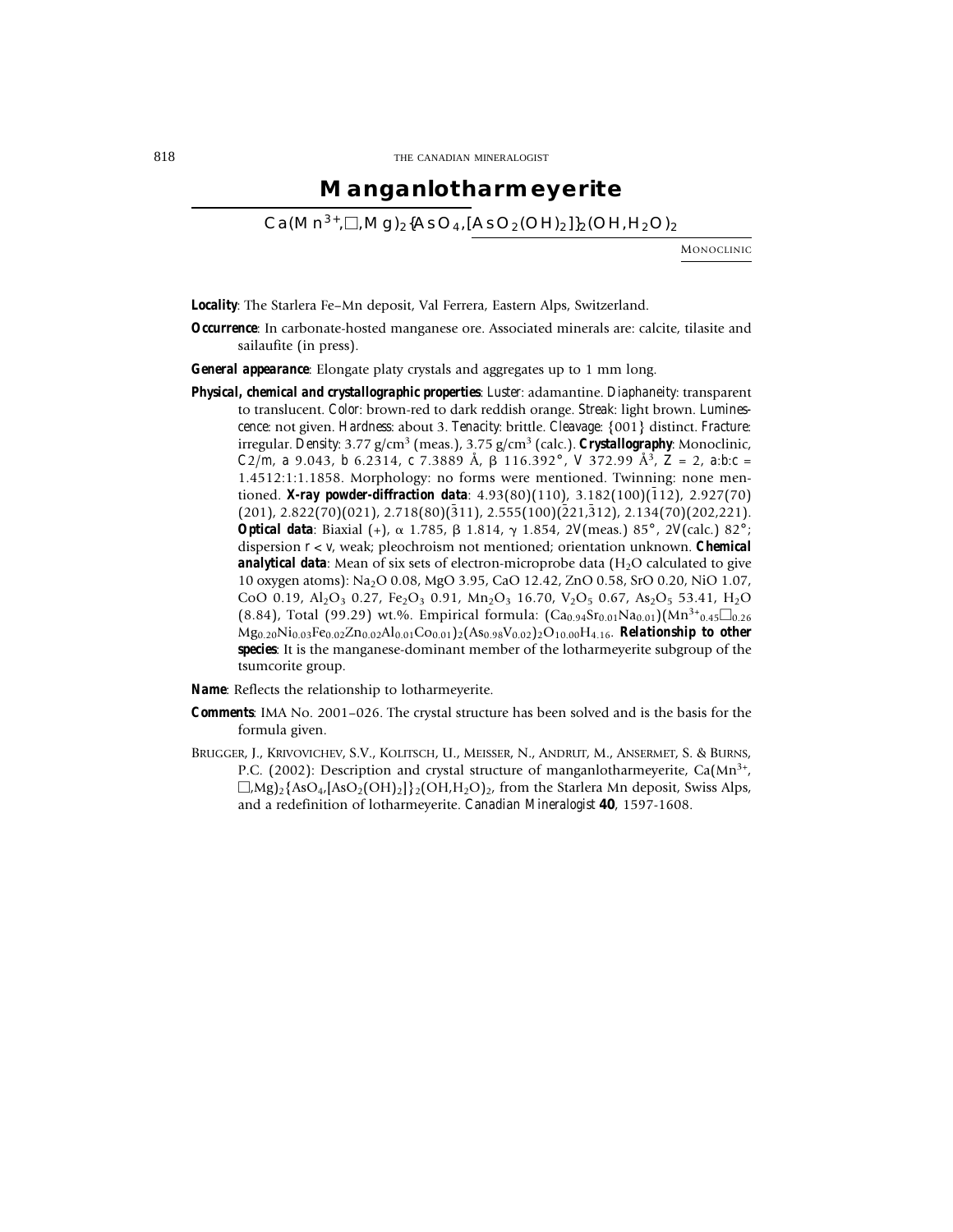## **Megakalsilite**

KAlSiO4

HEXAGONAL

*Locality*: The Khibina alkaline massif, Kola Peninsula, Russia.

*Occurrence*: In a large body of hyperagpaitic pegmatite in ijolite-urtite, near their contact with apatite–nepheline rocks. Associated minerals are: cancrinite, sodalite and natrite (all of which are intergrown with megakalsilite), K-feldspar, natrolite, pectolite, aegirine, nacaphite, vitusite, fluorcaphite, belovite, umbite, lemmleinite-K, lomonosovite, lovozerite, phlogopite, sphalerite and galena.

*General appearance*: A corroded, anhedral grain 2 to 3 mm across.

- *Physical, chemical and crystallographic properties*: *Luster*: vitreous. *Diaphaneity*: transparent. *Color*: colorless. *Streak*: white. *Luminescence*: fluoresces pale whitish green in ultraviolet light (240 to 400 nm). *Hardness*: 6. *Tenacity*: brittle. *Cleavage*: none. *Fracture*: conchoidal. *Density*: 2.58 g/cm3 (meas.), 2.62 g/cm3 (calc.). *Crystallography*: Hexagonal, *P*63, *a* 18.104, *c* 8.467 Å, *V* 2403.3 Å3, *Z* = 24, *c*:*a* = 0.4677. Morphology: no forms were observed. Twinning: none mentioned. *X-ray powder-diffraction data*: 3.18(50)(141), 3.091(100)(222), 2.612(70)(060), 1.674(50)(173), 1.585(50) (282,225), 1.516(50)(145,660), 1.240(60)(4.10.1,066,583), 1.204(50)(4.10.2,285), 1.031(50)(666,228). *Optical data*: Uniaxial (–), 1.538, 1.531, nonpleochroic. **Chemical analytical data:** Mean of thirty sets of electron-microprobe data:  $Na<sub>2</sub>O 0.02$ , K<sub>2</sub>O 29.73, FeO 0.04, Al<sub>2</sub>O<sub>3</sub> 32.38, SiO<sub>2</sub> 37.96, TiO<sub>2</sub> 0.01, Total 100.14 wt.%. Empirical formula:  $K_{1.00}Al_{1.00}Si_{1.00}O_{4.00}$ . **Relationship to other species**: It is a polymorph of KAlSiO<sub>4</sub>.
- *Name*: Reflects the relationship with kalsilite, the most common form of KAlSiO<sub>4</sub> in nature; the prefix mega (from the Greek  $\mu \epsilon \gamma \alpha \varsigma$ ) alludes to the much higher unit-cell volume of this mineral (2403  $\AA$ <sup>3</sup>) compared to that of kalsilite (200  $\AA$ <sup>3</sup>).
- *Comments*: IMA No. 2001–008.
- KHOMYAKOV, A.P., NECHELYUSTOV, G.N., SOKOLOVA, E., BONACCORSI, E., MERLINO, S. & PASERO, M. (2002): Megakalsilite, a new polymorph of KAlSiO<sub>4</sub> from the Khibina massif, Kola Peninsula, Russia: mineral description and crystal structure. *Canadian Mineralogist* **40**, 961-970.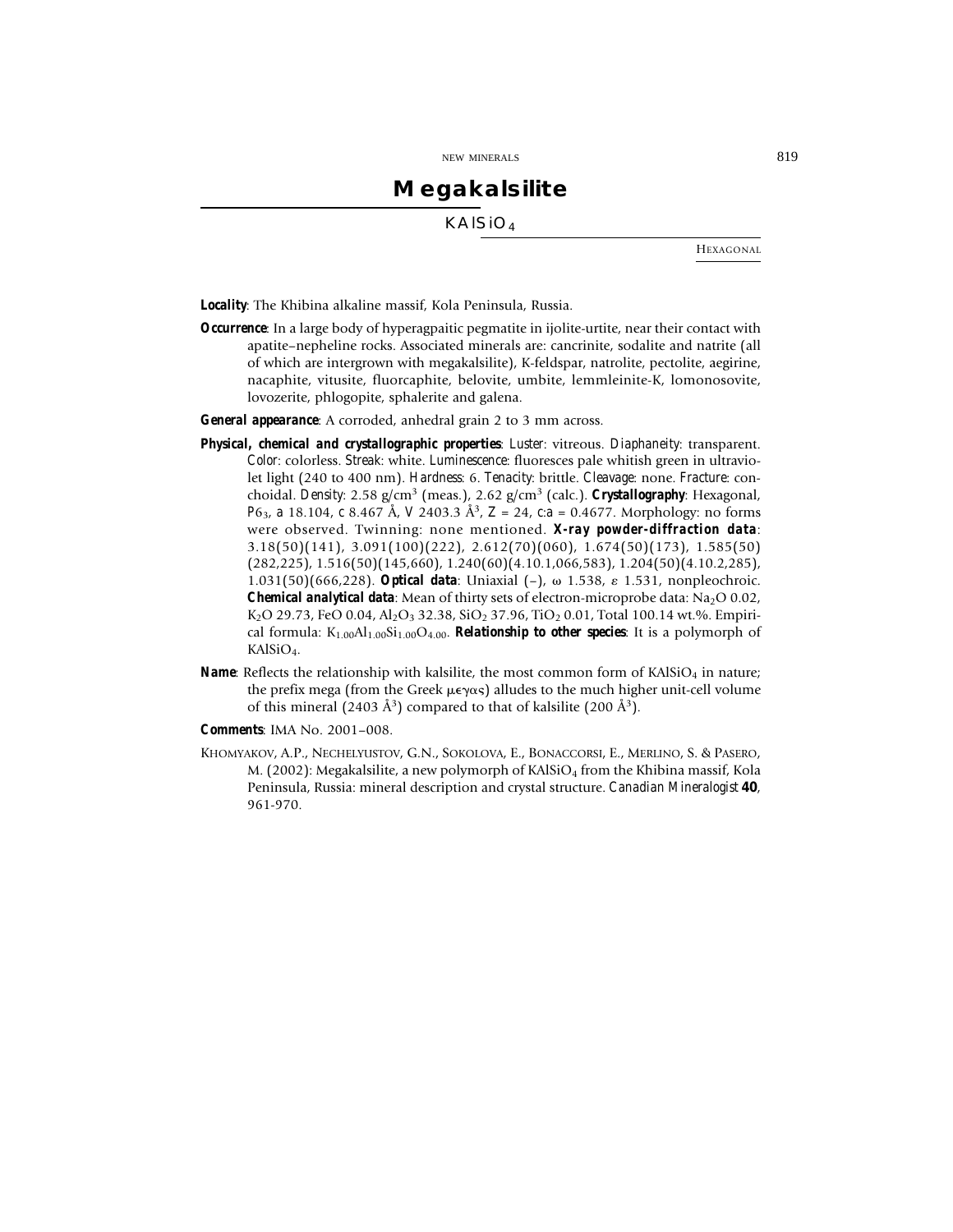## **Monazite-(Sm)**

(Sm,Gd,Ce)PO4

MONOCLINIC

- *Locality*: Annie Claim #3 granitic pegmatite, 1.2 km northwest of Greer Lake, southeastern Manitoba, Canada (Lat. 50° 21'12"N, Long. 95° 20'18"W).
- *Occurrence*: In a pegmatite. Associated minerals are: manganocolumbite, quartz, albite and lithian muscovite.
- *General appearance*: Platy subhedral crystals up to 0.4 mm.
- *Physical, chemical and crystallographic properties*: *Luster*: given as vitreous to slightly greasy, but the optical data indicate adamantine. *Diaphaneity*: translucent to transparent. *Color*: yellowish. *Streak*: white. *Luminescence*: nonfluorescent. *Hardness*: could not be measured. *Tenacity*: brittle. *Cleavage*: one good direction. *Fracture*: uneven. *Density*: could not be measured, 5.51 g/cm3 (calc.). *Crystallography*: Monoclinic, *P*21/*n*, *a* 6.725, *b* 6.936, *c* 6.448 Å, 104.02° , *V* 291.8 Å3, *Z* = 4, *a*:*b*:*c* = 0.9696:1:0.9296. Morphology: no forms were observed. Twinning: none mentioned. *X-ray powder-diffrac***tion data**: 5.191(40)(101), 4.647(50)(011), 4.164(80)(111), 3.492(40B)(111,020), 3.264(70)(200), 3.065(100)(120), 2.857(90)(112,012). **Optical data**: Biaxial (+),  $\alpha$ 1.768, 1.771, 1.818 (calc.), 2*V*(meas.) 29° , dispersion not mentioned; pleochroism not mentioned;  $X = b$ ,  $Y \wedge a = 5^{\circ}$  in obtuse angle  $\beta$ ,  $Z \wedge c = 9^{\circ}$  in obtuse angle  $\beta$ . *Chemical analytical data*: Mean of three sets of electron-microprobe data: CaO 2.75, PbO 2.14, Y<sub>2</sub>O<sub>3</sub> 1.29, La<sub>2</sub>O<sub>3</sub> 2.10, Ce<sub>2</sub>O<sub>3</sub> 10.04, Pr<sub>2</sub>O<sub>3</sub> 1.58, Nd<sub>2</sub>O<sub>3</sub> 6.03, Sm<sub>2</sub>O<sub>3</sub> 13.02, Gd<sub>2</sub>O<sub>3</sub> 12.06, Tb<sub>2</sub>O<sub>3</sub> 1.14, Dy<sub>2</sub>O<sub>3</sub> 1.18, Yb<sub>2</sub>O<sub>3</sub> 0.02, Lu<sub>2</sub>O<sub>3</sub> 0.05, ZrO<sub>2</sub> 0.71, ThO<sub>2</sub> 16.27, UO<sub>2</sub> 0.62, SiO<sub>2</sub> 1.53, P<sub>2</sub>O<sub>5</sub> 27.48, Total 100.01 wt.%. Empirical formula:  $(Sm_{0.18}Gd_{0.16}Th_{0.15}Ce_{0.15}Ca_{0.12}Nd_{0.09}La_{0.03}Y_{0.03}Pb_{0.02}Pr_{0.02}Tb_{0.02}Dy_{0.02}Zr_{0.01}U_{0.01})_{20.97}$  $[(PO_4)_{0.94}(\text{SiO}_4)_{0.06}]_{\Sigma1.00}$ . **Relationship to other species**: It is the Sm-dominant member of the monazite series.

*Name*: Reflects the relationship to the monazite series.

*Comments*: IMA No. 2001–001.

MASAU, M., ČERNÝ, P., COOPER, M.A., CHAPMAN, R. & GRICE, J.D. (2002): Monazite-(Sm), a new member of the monazite group from the Annie Claim #3 granitic pegmatite, southeastern Manitoba. *Canadian Mineralogist* **40**, 1649-1655.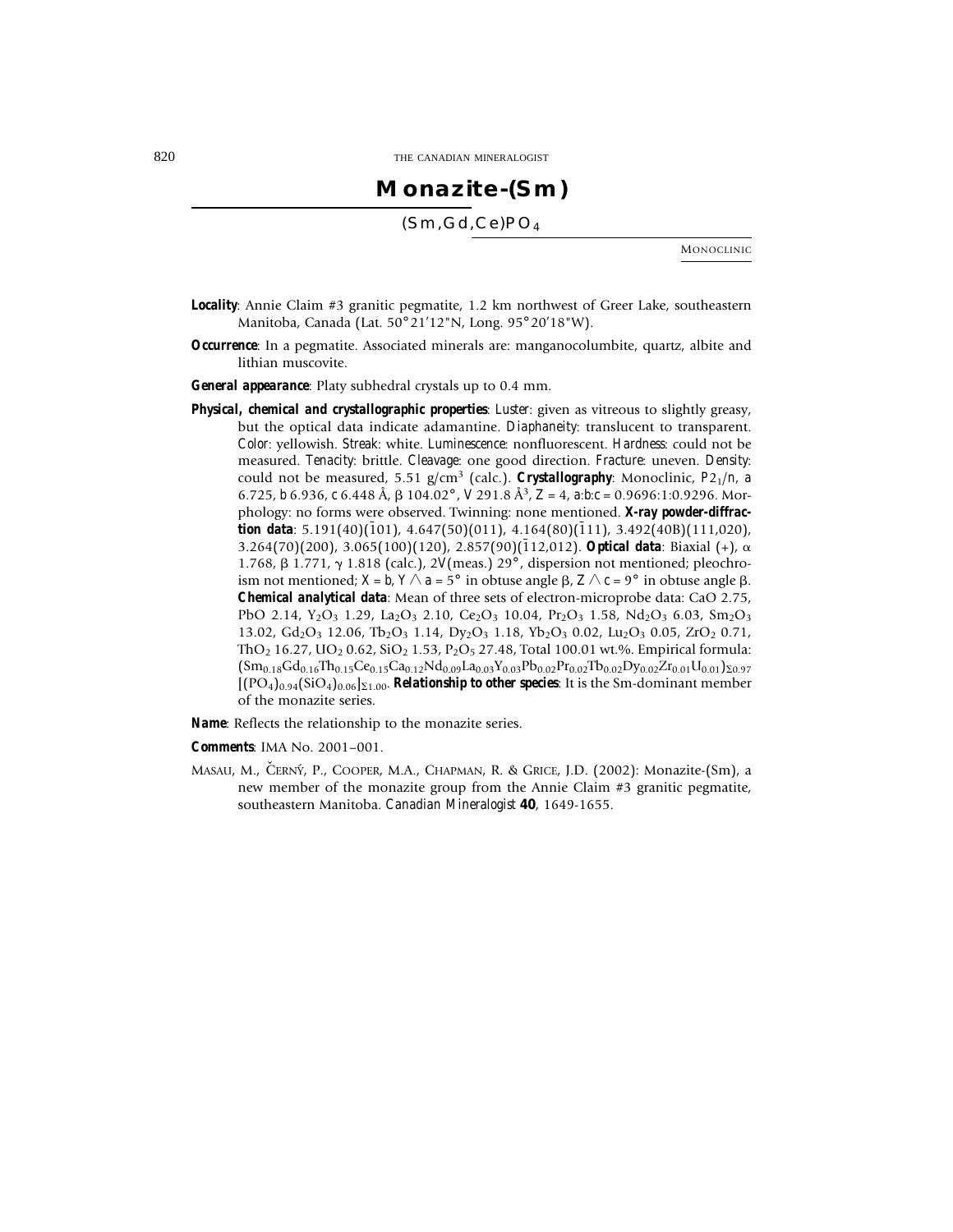## **Moëloite**  $Pb_6Sb_6S_{14}(S_3)$

**ORTHORHOMBIC** 

- *Locality*: The Ceragiola marble quarry, near the small town of Seravezza, in Versilia, at the southern rim of the Apuan Alps, province of Lucca, northern Tuscany, about 35 km north of Pisa, Italy. The Seravezza area is 20 km southwest of Carrara.
- *Occurrence*: In small cavities within marble. Associated minerals are: sulfur, pyrite and enargite. In these cavities, many other sulfosalts have been found: guettardite, robinsonite, zinkenite, boulangerite, semseyite, jordanite, tetrahedrite, sulvanite, colusite, famatinite and kësterite.
- *General appearance*: Very thin, needle-like crystals (up to  $0.1 \times 0.1 \times 5$  mm) or as soft plumose aggregates of flexible thin fibers up to 5 mm long.
- *Physical, chemical and crystallographic properties*: *Luster*: metallic. *Diaphaneity*: opaque. *Color*: grayish black to brownish red. *Streak*: brown. *Hardness*: could not be determined. *Tenacity*: flexible. *Cleavage*: not observed. *Fracture*: not given. *Density*: could not be measured, 5.87 g/cm3 (calc.). *Crystallography*: Orthorhombic, *P*21221, *a* 15.328, *b* 4.0400, *c* 23.054 Å, *V* 1427.6 Å3, *Z* = 2, *a*:*b*:*c* = 3.7941:1:5.7064. Morphology: no forms were identified; elongate on [010]. Twinning: none observed. *X-ray powder-diffraction data*: 3.724(55)(106), 3.427(100)(403), 3.047(85)(312), 2.844(58)(503), 2.779(70) (016), 2.753(45)(116), 2.017(80)(614), 1.733(50)(0.1.12). *Optical data*: In reflected light: white, moderate anisotropism, nonpleochroic; rare red internal reflections in oil. R<sub>1</sub>, R<sub>2</sub>;  $\text{im}_{R_1}$ ,  $\text{im}_{R_2}$ : (40.0, 37.8; 26.6, 24.2%) 470 nm, (38.8, 36.5; 24.9, 22.8%) 546 nm, (38.6, 36.7; 23.4, 21.4%) 589 nm, (36.5, 34.7; 21.2, 20.1%) 650 nm. *Chemical analytical data*: Mean of four sets of electron-microprobe data: Pb 48.94, Sb 29.47, S 21.76, Total 101.17 wt.%. Empirical formula:  $Pb_{6.02}Sb_{6.04}S_{16.94}$ . **Relationship to other** *species*: None apparent, but it is the natural analogue of synthetic material.
- *Name*: After Yves Moëlo (b. 1949), Institut des Matériaux de Nantes, France, in recognition of his contributions to lead sulfosalt mineralogy. He also characterized the synthetic equivalent of this phase.
- *Comments*: IMA No. 1998–045.
- ORLANDI, P., MEERSCHAUT, A., PALVADEAU, P. & MERLINO, S. (2002): Lead–antimony sulfosalts from Tuscany (Italy). V. Definition and crystal structure of moëloite,  $Pb_6Sb_6S_{14}(S_3)$ , a new mineral from the Ceragiola marble quarry. *European Journal of Mineralogy* **14**, 599-606.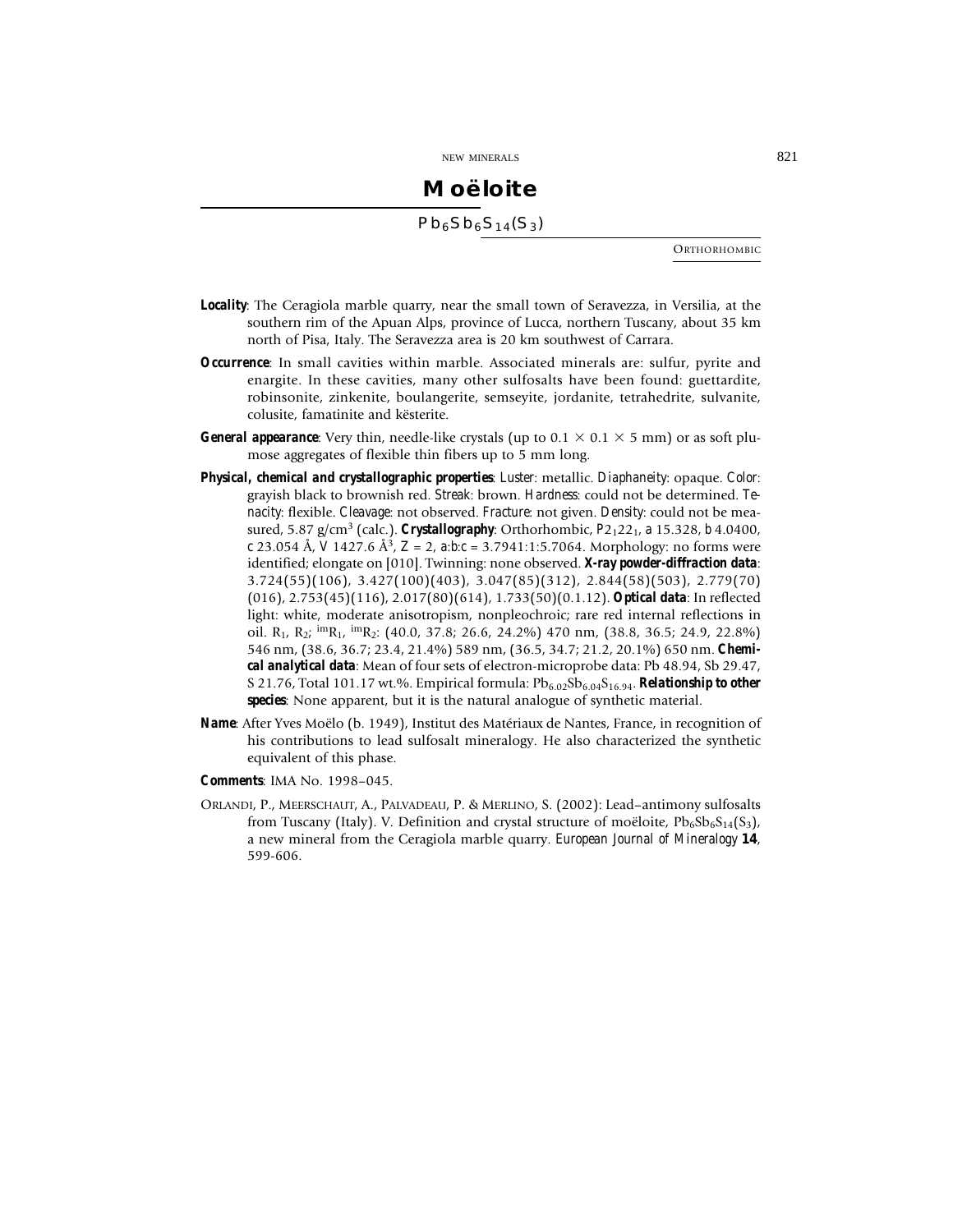### **Mottanaite-(Ce)**

 $Ca_4(CeCa)$ AlBe<sub>2</sub>(Si<sub>4</sub>B<sub>4</sub>O<sub>22</sub>)O<sub>2</sub>

MONOCLINIC

*Locality*: Monte Cavalluccio, Sacrofano, north of Rome, Italy.

- *Occurrence*: In miarolitic cavities in a feldspathoid-bearing alkali syenitic ejectum from the "lower pyroclastic flow" of the Sabatini volcanic complex. The only associated mineral noted is britholite-(Ce), with which it is intergrown.
- *General appearance*: Small (<0.5 mm) tabular crystals.
- *Physical, chemical and crystallographic properties*: *Luster*: vitreous. *Diaphaneity*: translucent to transparent. *Color*: brown to pale brown. *Streak*: white. *Luminescence*: nonfluorescent. *Hardness*: not given. *Tenacity*: brittle. *Cleavage*: absent. *Fracture*: conchoidal. *Density*: 3.61 g/cm3 (meas.), 3.88 g/cm3 (calc.). *Crystallography*: Monoclinic, *P*2/*a*, *a* 19.032, *b* 4.746, *c* 10.248 Å, 110.97° , *V* 864.3 Å3, *Z* = 2, *a*:*b*:*c* = 4.0101:1:2.1593. Morphology: {010}, tabular. Twinning: none observed. *X-ray powder-diffraction data*:  $3.452(67)(\overline{2}12)$ ,  $3.243(80)(410)$ ,  $3.085(85)(\overline{4}12)$ ,  $2.916(86)(212)$ ,  $2.854(100)$ (411), 2.647(84)(013), 2.646(86)(413), 2.635(84)(611). **Optical data**: Biaxial (–),  $\alpha$ 1.680, 1.694, 1.708, 2*V*(meas.) 90° , 2*V*(calc.) 89° ; dispersion not given; nonpleochroic; orientation not given. *Chemical analytical data*: Mean of two to four sets of electron-microprobe data (light elements by SIMS):  $Li<sub>2</sub>O$  0.037, Na<sub>2</sub>O 0.00, BeO 2.94, MgO 0.140, CaO 24.46, BaO 0.002, B<sub>2</sub>O<sub>3</sub> 13.85, Al<sub>2</sub>O<sub>3</sub> 2.53, Cr<sub>2</sub>O<sub>3</sub> 0.00,  $Mn_2O_3$  0.00, Fe<sub>2</sub>O<sub>3</sub> 3.06, Y<sub>2</sub>O<sub>3</sub> 0.073, La<sub>2</sub>O<sub>3</sub> 7.42, Ce<sub>2</sub>O<sub>3</sub> 12.63, Pr<sub>2</sub>O<sub>3</sub> 1.103, Nd<sub>2</sub>O<sub>3</sub> 2.36,  $Sm_2O_3$  0.137, Eu<sub>2</sub>O<sub>3</sub> 0.020, Gd<sub>2</sub>O<sub>3</sub> 0.094, Dy<sub>2</sub>O<sub>3</sub> 0.024, Er<sub>2</sub>O<sub>3</sub> 0.005, Yb<sub>2</sub>O<sub>3</sub> 0.002, SiO<sub>2</sub> 23.85, TiO<sub>2</sub> 0.560, ThO<sub>2</sub> 4.01, UO<sub>2</sub> 0.430, H<sub>2</sub>O 0.390, F 1.00, sum 101.13, less  $O = F 0.42$ , Total 100.71 wt.%. Empirical formula: Ca<sub>4.00</sub> (REE)<sub>1.47</sub>  $Ca_{0.37}Th_{0.15}U_{0.02}$ <sub>22.01</sub> $(Al_{0.50}Fe^{3+}{}_{0.38}Ti_{0.07}Mg_{0.03})$ <sub>20.98</sub> $(Be_{1.18}Li_{0.02})$ <sub>21.20</sub> $B_{3.99}Si_{3.98}O_{22.00}$  $[O_{1.04}F_{0.53}(OH)_{0.43}]_{\Sigma2.00}$ . **Relationship to other species**: It is a member of the hellandite group.
- *Name*: After Annibale Mottana (b. 1940), Professor of Mineralogy at the Università di Roma Tre, Italy.
- *Comments*: IMA No. 2000–020.
- DELLA VENTURA, G., BONAZZI, P., OBERTI, R. & OTTOLINI, L. (2002): Ciprianiite and mottanaite- (Ce), two new minerals of the hellandite group from Latium (Italy). *American Mineralogist* **87**, 739-744.
- OBERTI, R., DELLA VENTURA, G., OTTOLINI, L., HAWTHORNE, F.C. & BONAZZI, P. (2002): Redefinition, nomenclature and crystal-chemistry of the hellandite group. *American Mineralogist* **87**, 745-752.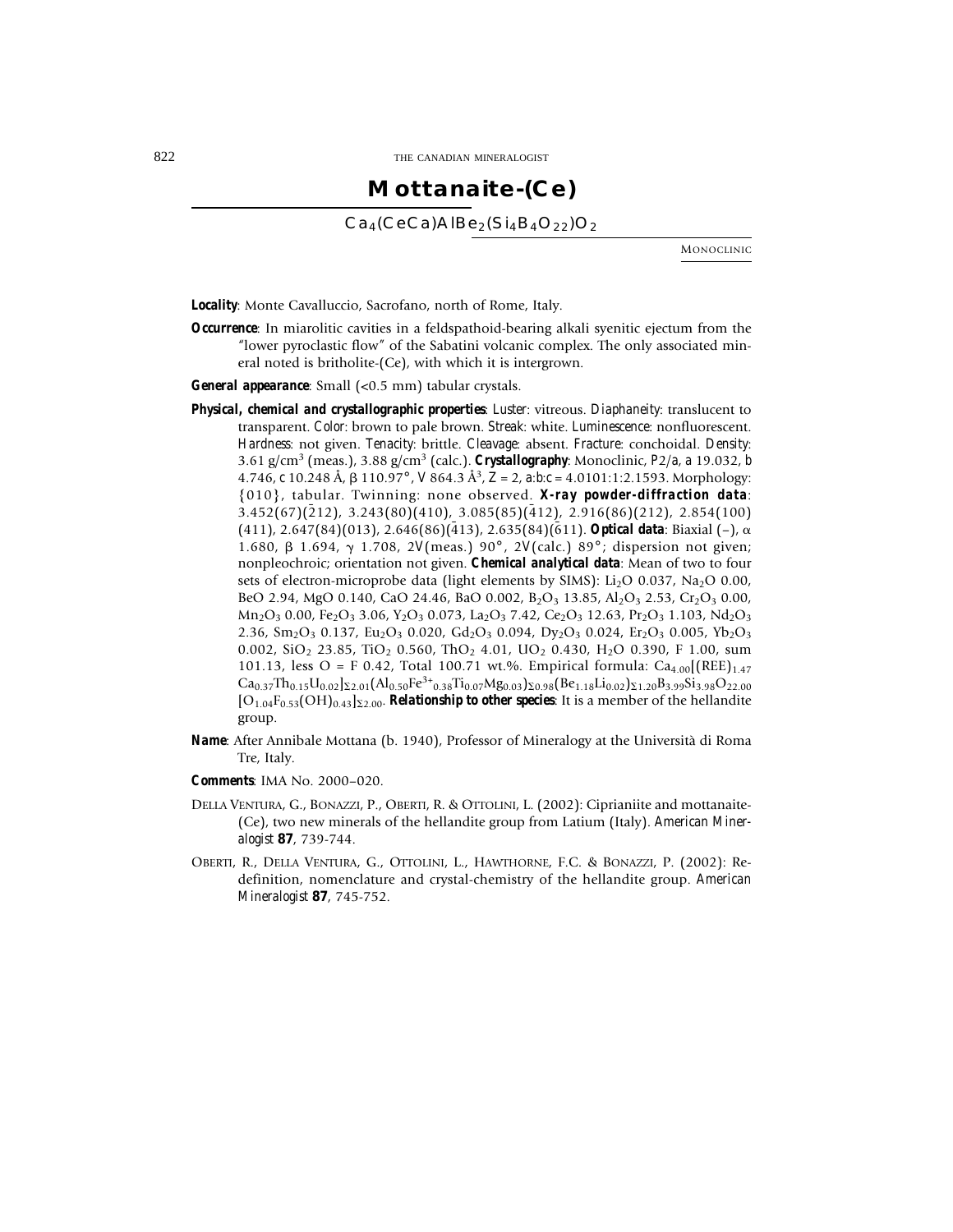### **Novgorodovaite**

 $Ca_2(C_2O_4)Cl_2 \cdot 2H_2O$ 

MONOCLINIC

*Locality*: The Chelkar salt dome, western Kazakhstan.

- *Occurrence*: In evaporite rock. Associated minerals are: anhydrite, gypsum, halite, bischofite, magnesite and hilgardite.
- *General appearance*: aggregates (up to 3 cm) of grains (up to 7 mm).
- *Physical, chemical and crystallographic properties*: *Luster*: vitreous. *Diaphaneity*: transparent. *Color*: colorless. *Streak*: white. *Luminescence*: nonfluorescent. *Hardness*: 2½. *Tenacity*: brittle. *Cleavage*: {100} and {010} medium. *Fracture*: uneven. *Density*: 2.38 g/cm<sup>3</sup> (meas.), 2.40 g/cm3 (calc.). *Crystallography*: Monoclinic, *I*2/*m*, *a* 6.936, *b* 7.382, *c* 7.443 Å,  $\beta$  94.3°, *V* 380.0 Å<sup>3</sup>,  $Z = 2$ ,  $a:b:c = 0.9396:1:1.0083$ . Morphology: equant. Twinning: none observed. *X-ray powder-diffraction data*: 5.062(7)(110),  $4.812(5)(101)$ ,  $4.323(7)(11\bar{1})$ ,  $4.063(7)(111)$ ,  $3.644(5)(020)$ ,  $2.956(8)(21\bar{1})$ , 2.917(10)(112). *Optical data*: Biaxial (-),  $\alpha$  1.565,  $\beta$  1.645,  $\gamma$  1.725, 2*V*(meas.) 88°, 2*V*(calc.) 86°; dispersion not observed;  $Y = b$ ,  $Z \wedge c = 40^\circ$  (synthetic). *Chemical analytical data*: Analysis (Ca and Cl by electron microprobe, C and H by selective sorption of combustion products in oxygen, O by difference) gave: Ca 29.43, Cl 24.56, H 1.67,C 8.53,O (35.81), Total (100.00) wt.%. Empirical formula:  $Ca<sub>1.83</sub>(C<sub>2</sub>O<sub>4</sub>)<sub>1.77</sub>Cl<sub>1.72</sub>$  $\bullet$ 2.06H<sub>2</sub>O. **Relationship to other species**: It is an oxalate.
- *Name*: After Margarita Ivanovna Novgorodova (b. 1938), well-known Russian mineralogist and director of the Fersman Mineralogical Museum of the Russian Academy of Sciences.
- *Comments*: IMA No. 2000–039. The crystal structure has been solved.
- CHUKANOV, N.V., BELAKOVSKIY, D.I., RASTSVETAEVA, R.K., KARIMOVA, O.V. & ZADOV, A.E. (2001): Novgorodovaite Ca2(C2O4)Cl2•2H2O, a new mineral. *Zapiski Vserossiyskogo Mineralogicheskogo Obshchestva* **130**(4), 32-35 (in Russ.).
- RASTSVETAEVA, R.K., CHUKANOV, N.V. & NEKRASOV, YU.V. (2001): Crystal structure of novgorodovaite Ca2(C2O4)Cl2•2H2O. *Doklady Akademiya Nauk* **381**(3), 353-355 (in Russ.).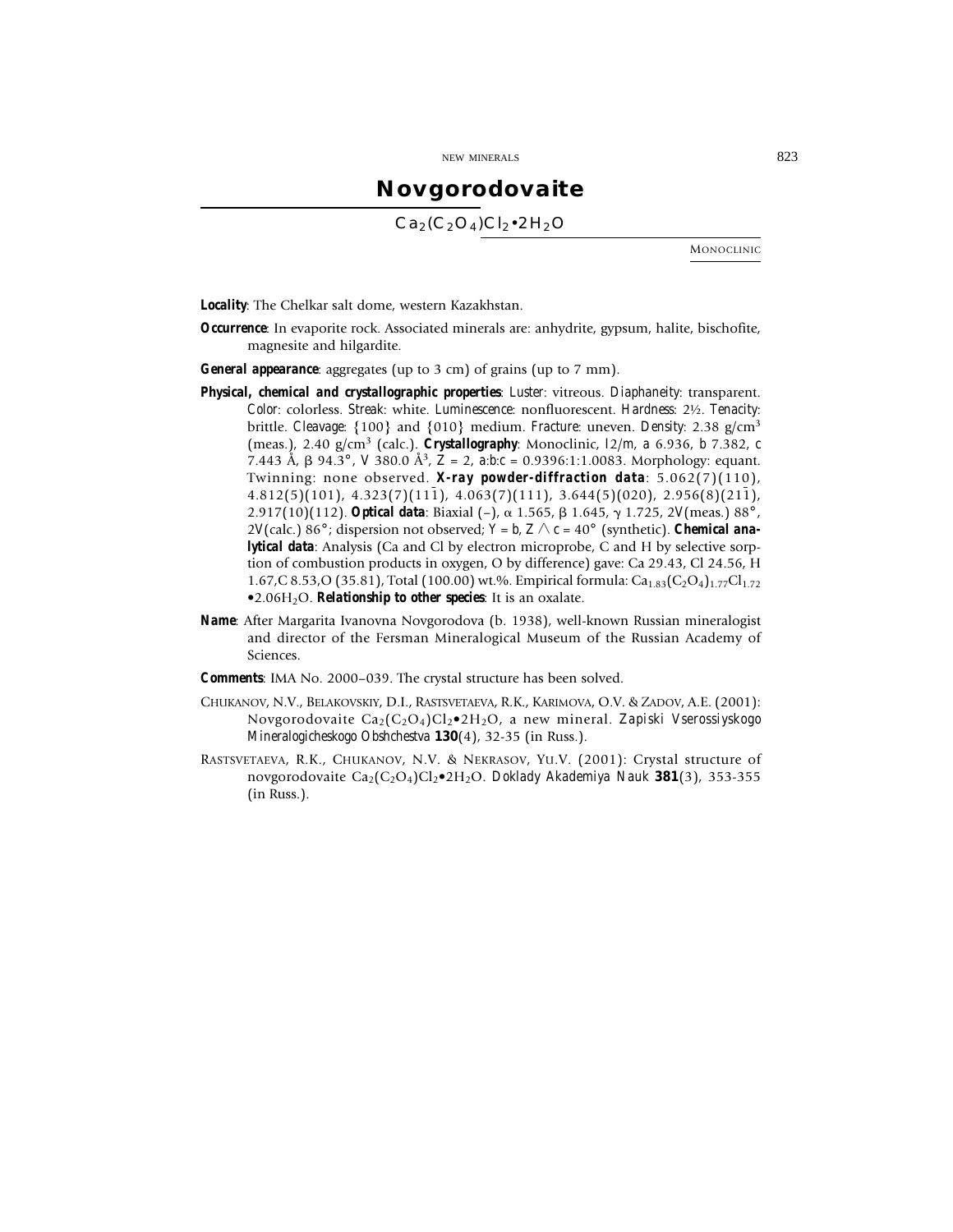### **Paceite**

### $CaCu(CH_3COO)_4\cdot 6H_2O$

TETRAGONAL

- *Locality*: The Potosi silver lead zinc deposit, 2 km northeast of Broken Hill, New South Wales, Australia (Lat. 31° 56'S, Long. 141° 30'E).
- *Occurrence*: In gossan near a mass of decomposing leaves. Associated minerals are: goethite, hematite, quartz, linarite, malachite, azurite, cuprian smithsonite, cerussite and hoganite.

*General appearance*: Short, prismatic crystals (up to 1 mm across).

- *Physical, chemical and crystallographic properties*: *Luster*: vitreous. *Diaphaneity*: translucent. *Color*: deep sky blue. *Streak*: pale blue. *Luminescence*: nonfluorescent. *Hardness*: 1½. *Tenacity*: brittle. *Cleavage*: {100} and {110} perfect. *Fracture*: uneven. *Density*: 1.49 g/ cm3 (calc.). *Crystallography*: Tetragonal, *I*4/*m*, *a* 11.155, *c* 16.226 Å, *V* 2020.13 Å3, *Z* = 4, *c*:*a* = 1.4555. Morphology: {100}, {001} and {111}. Twinning: none observed. *X-ray powder-diffraction data*: 9.297(6)(101), 8.132(8)(002), 7.896(100)(110), 5.586(15)(200), 3.530(20)(310), 3.042(3)(321), 2.497(4)(420). *Optical data*: Uniaxial  $(+)$ ,  $\omega$  1.439,  $\varepsilon$  1.482, pleochroism O bluish with a grayish tint, E pale bluish with a grayish tint,  $O \geq E$ . See Comments. *Chemical analytical data*: Wet-chemical analysis by AAS (Ca), CHN analyzer (C and H) and O by difference gave: C 21.25, H 5.3, Cu 14.1, Ca 9.0, O (50.35), Total (100.00) wt.%. Empirical formula:  $Ca_{1.02}Cu_{1.00}(CH_3COO)_{4.00}$  $\bullet$ 5.87H<sub>2</sub>O. *Relationship to other species*: It is an acetate.
- *Name*: After Frank L. Pace (b. 1948), of Broken Hill, New South Wales, Australia, an ex-miner and well-known collector of Broken Hill minerals, who drew the mineral to the attention of the describers.
- *Comments*: IMA No. 2001–030. Owing to the very small amount of natural material, the optical properties were determined from synthetic crystals grown from aqueous solutions. Determination of the crystal structure was not attempted.
- HIBBS, D.E., KOLITSCH, U., LEVERETT, P., SHARPE, J.L. & WILLIAMS, P.A. (2002): Hoganite and paceite, two new acetate minerals from the Potosi mine, Broken Hill, Australia. *Mineralogical Magazine* **66**, 459-464.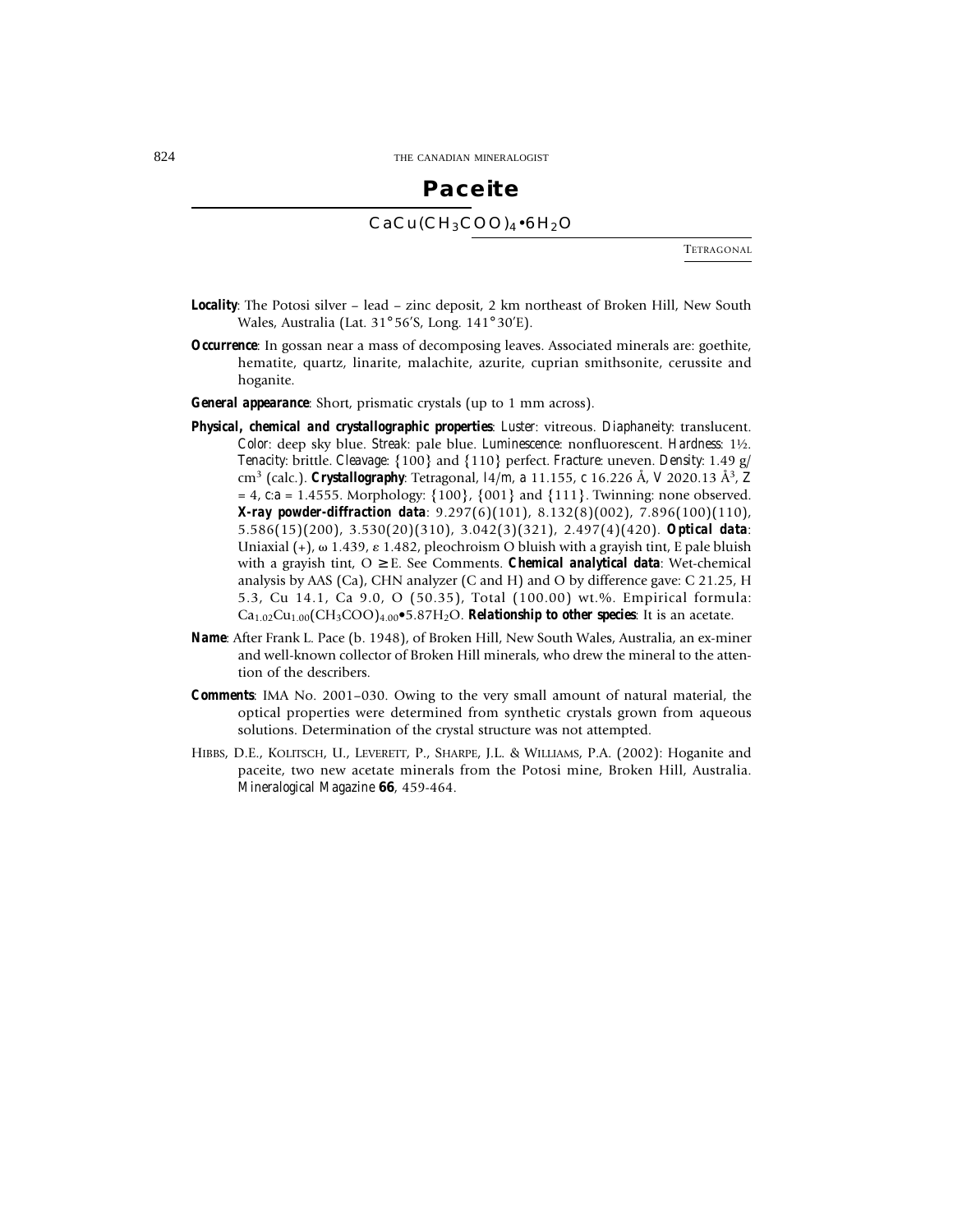### **Potassic-chloropargasite**

 $(K,Na)Ca<sub>2</sub>(Fe<sup>2+</sup>,Ma)<sub>4</sub>Al(Si<sub>6</sub>Al<sub>2</sub>O<sub>22</sub>)(Cl,OH)<sub>2</sub>$ 

MONOCLINIC

*Locality*: Elgoras Mt., Sal'nye Tundry, Kola Peninsula, Russia.

- *Occurrence*: In the granulite complex of the massif. Associated minerals are: chlorapatite, almandine, diopside, enstatite, chlorian biotite, potassic pargasite, marialite and plagioclase.
- *General appearance*: Grains up to 0.5 mm.
- *Physical, chemical and crystallographic properties*: *Luster*: vitreous. *Diaphaneity*: opaque. *Color*: black. *Streak*: olive green. *Luminescence*: nonfluorescent. *Hardness*: 5½. *Tenacity*: brittle. *Cleavage*: {110} perfect. *Fracture*: uneven. *Density*: 3.29 g/cm3 (meas.), 3.36 g/cm3 (calc.). *Crystallography*: Monoclinic, *C*2/*m*, *a* 9.843, *b* 18.130, *c* 5.362 Å, 105.5° , *V* 922.1 Å3, *Z* = 2, *a*:*b*:*c* = 0.5429:1:0.2958. Morphology: no forms were mentioned, habit equant. Twinning: none observed. *X-ray powder-diffraction data*: 8.42(8)(110),  $3.116(3)(310)$ ,  $2.951(3)(151,221)$ ,  $2.714(10)(151)$ ,  $2.562(7)(241)$ ,  $1.444(3)(533)$ . See Comments. *Optical data*: Biaxial (–), 1.675, 1.687, 1.690, 2*V*(meas.) 65° , 2*V*(calc.) 53° ; dispersion *r* >< *v*, strong, moderate, weak; pleochroism *X* light gray, *Y* gray, *Z* dark green, *X* < *Y* < *Z*; *Y* = *b*. *Chemical analytical data*: Mean of unstated sets of electron-microprobe data: Na<sub>2</sub>O 1.22, K<sub>2</sub>O 3.03, MgO 9.08, CaO 11.41, FeO 16.63,  $A<sub>1</sub>Q<sub>3</sub>$  15.05, SiO<sub>2</sub> 38.71, TiO<sub>2</sub> 0.26, H<sub>2</sub>O 0.84, Cl 4.33, sum 100.56, less O = Cl 0.98, Total 99.58 wt.%. Empirical formula:  $K_{0.60}Na_{0.37}Ca_{1.91} (Fe_{2.17}Mg_{2.11}Al_{0.82}Ti_{0.03})_{\Sigma 5.13}$  $(Si_{6.05}Al_{1.95}O_{21.98})$ [Cl<sub>1.15</sub>(OH)<sub>0.87</sub>]<sub>82.02</sub>. See Comments. *Relationship to other species*: It is a member of the amphibole group, calcic subgroup.

*Name*: Reflects the composition within the amphibole classification.

- *Comments*: IMA No. 2001–036. The paper gives the formula with Mg > Fe, but the calculations show that the atomic proportion of Fe is slightly higher than that of Mg; the formula given here shows  $Fe > Mg$ . The strongest lines of the X-ray powder-diffraction data given in the paper's abstract are quite different from those given in Table 2 of the paper. The former match those given in the IMA proposal and are presented here.
- CHUKANOV, N.V., KONILOV, A.N., ZADOV, A.E., BELAKOVSKIY, D.I. & PEKOV, I.V. (2002): The new amphibole potassic-chloropargasite  $(K,Na)Ca<sub>2</sub>(Mg,Fe<sup>2+</sup>)<sub>4</sub>Al(Si<sub>6</sub>Al<sub>2</sub>O<sub>22</sub>)(Cl,OH)<sub>2</sub>$ and conditions of its formation in the granulite complex of Sal'nye Tundry massif (Kola Peninsula). *Zapiski Vserossiyskogo Mineralogicheskogo Obshchestva* **131**(2), 58-62 (in Russ.).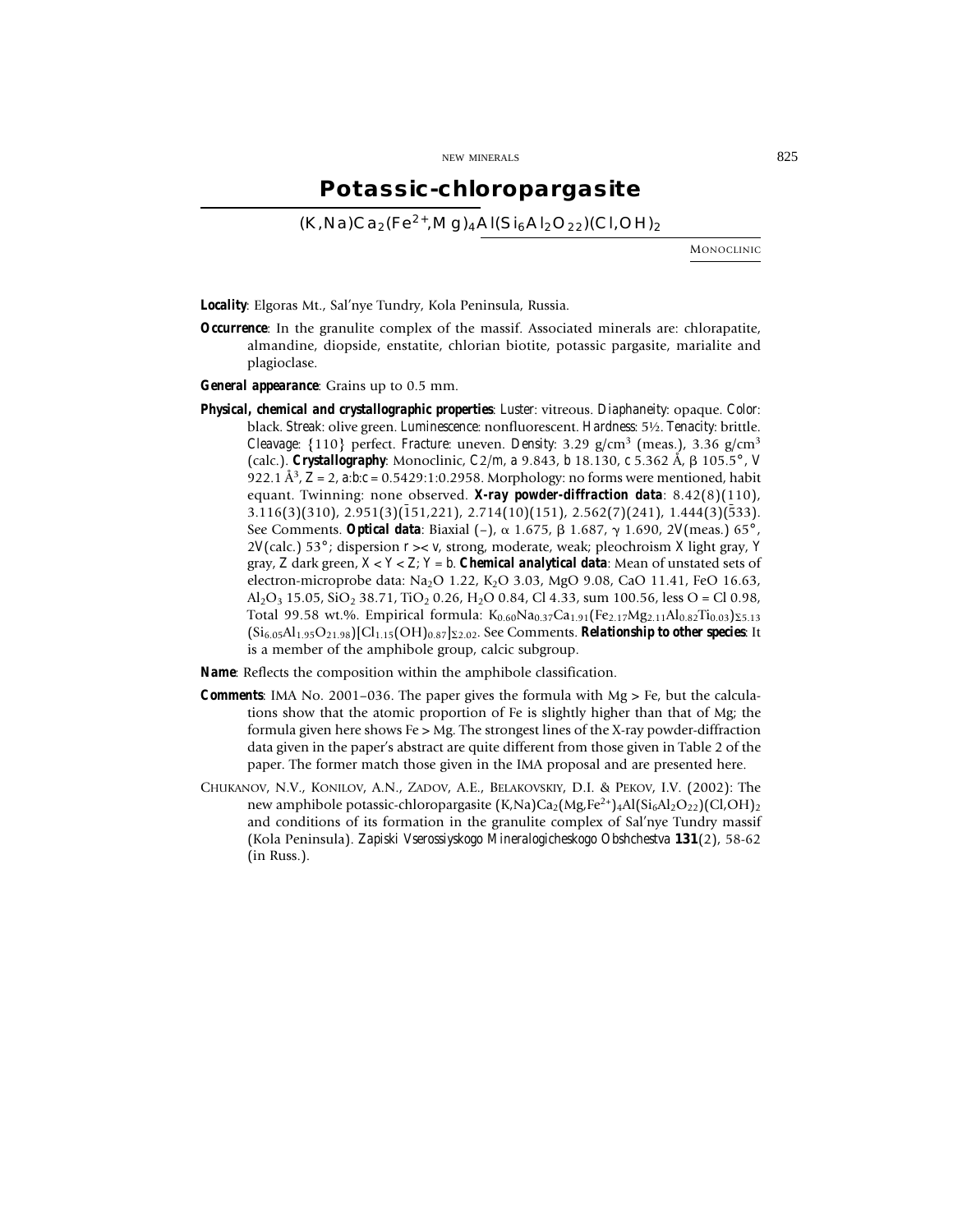### **Potassicleakeite**

 $KNa_2Mg_2Fe^{3+}{}_2LiSi_8O_{22}(OH)_2$ 

MONOCLINIC

*Locality*: Tanohata mine, Iwate Prefecture, Japan.

*Occurrence*: In pegmatite-like veinlets in a manganese ore deposit. Associated minerals are: quartz, K-feldspar, vanadium-dominant mangan-neptunite, suzukiite, roscoelite and sérandite.

*General appearance*: Prismatic crystals (up to 2 mm long and 0.2 mm wide).

*Physical, chemical and crystallographic properties*: *Luster*: vitreous. *Diaphaneity*: transparent. *Color*: reddish brown. *Streak*: pale brownish yellow. *Luminescence*: not mentioned. *Hardness*: VHN<sub>100</sub> 425 to 572 kg/mm<sup>2</sup>, Mohs about 5. *Tenacity*: brittle. *Cleavage*: {110} perfect. *Fracture*: uneven. *Density*: not measured, 3.18 g/cm3 (calc.). *Crystallography*: Monoclinic, *C*2/*m*, *a* 9.922, *b* 17.987, *c* 5.286 Å, 104.07° , *V* 915.1 Å3, *Z* = 2, *a*:*b*:*c* = 0.5516:1:0.2939. Morphology: no forms were mentioned; elongate on [001]. Twinning: none mentioned. *X-ray powder-diffraction data*: 8.48(67)(110), 4.50(89)(040),  $3.40(46)(131)$ ,  $3.28(45)(240)$ ,  $3.16(72)(310,201)$ ,  $2.83(49)(330)$ ,  $2.74(44)(331)$ , 2.71(41)(151), 2.53(100)(202). **Optical data**: Biaxial (+),  $\alpha$  1.672,  $\beta$  1.680,  $\gamma$  1.692, 2*V* not measured, 2*V*(calc.) 79° ; dispersion not given; pleochroism distinct, *X* yellowish brown, *Y* pale brown, *Z* reddish brown;  $X \wedge c = 35$  to 40° in obtuse angle  $\beta$ ,  $Y \wedge c$  $a = 21$  to 26° in acute angle  $\beta$ ,  $Z = b$ . *Chemical analytical data*: Mean of six sets of electron-microprobe data and three sets of LAM–ICP–MS data (H<sub>2</sub>O calculated to give 2 OH): Li<sub>2</sub>O 1.20, Na<sub>2</sub>O 8.73, K<sub>2</sub>O 3.10, MgO 7.23, CaO 0.13, MnO 7.81, Al<sub>2</sub>O<sub>3</sub> 0.44,  $V_2O_3$  5.52, Fe<sub>2</sub>O<sub>3</sub> 9.45, SiO<sub>2</sub> 55.34, TiO<sub>2</sub> 0.29, H<sub>2</sub>O (2.08), Total (101.32) wt.%. Empirical formula:  $(K_{0.57}Na_{0.46})_{21.03}(Na_{1.98}Ca_{0.02})_{22.00}(Mg_{1.29}Mn_{0.65})_{21.94}(Fe^{3+}_{1.02})$ V0.64Mg0.26Al0.05Ti0.03)2.00(Li0.70Mn0.30)1.00(Si7.98Al0.02)8.00O22.00(OH)2.00. *Relationship to other species*: It is a member of the amphibole group, specifically the sodic subgroup, and it is the K-dominant analogue of leakeite,  $NaNa_2Mg_2Fe^{3+}2LiSi_8O_{22}$  $(OH)_{2}.$ 

*Name*: Reflects the relationship with leakeite.

*Comments*: IMA No. 2001–049.

MATSUBARA, S., MIYAWAKI, R., KUROSAWA, M. & SUZUKI, Y. (2002): Potassicleakeite, a new amphibole from the Tanohata mine, Iwate Prefecture, Japan. *Journal of Mineralogical and Petrological Sciences* **97**, 177-184.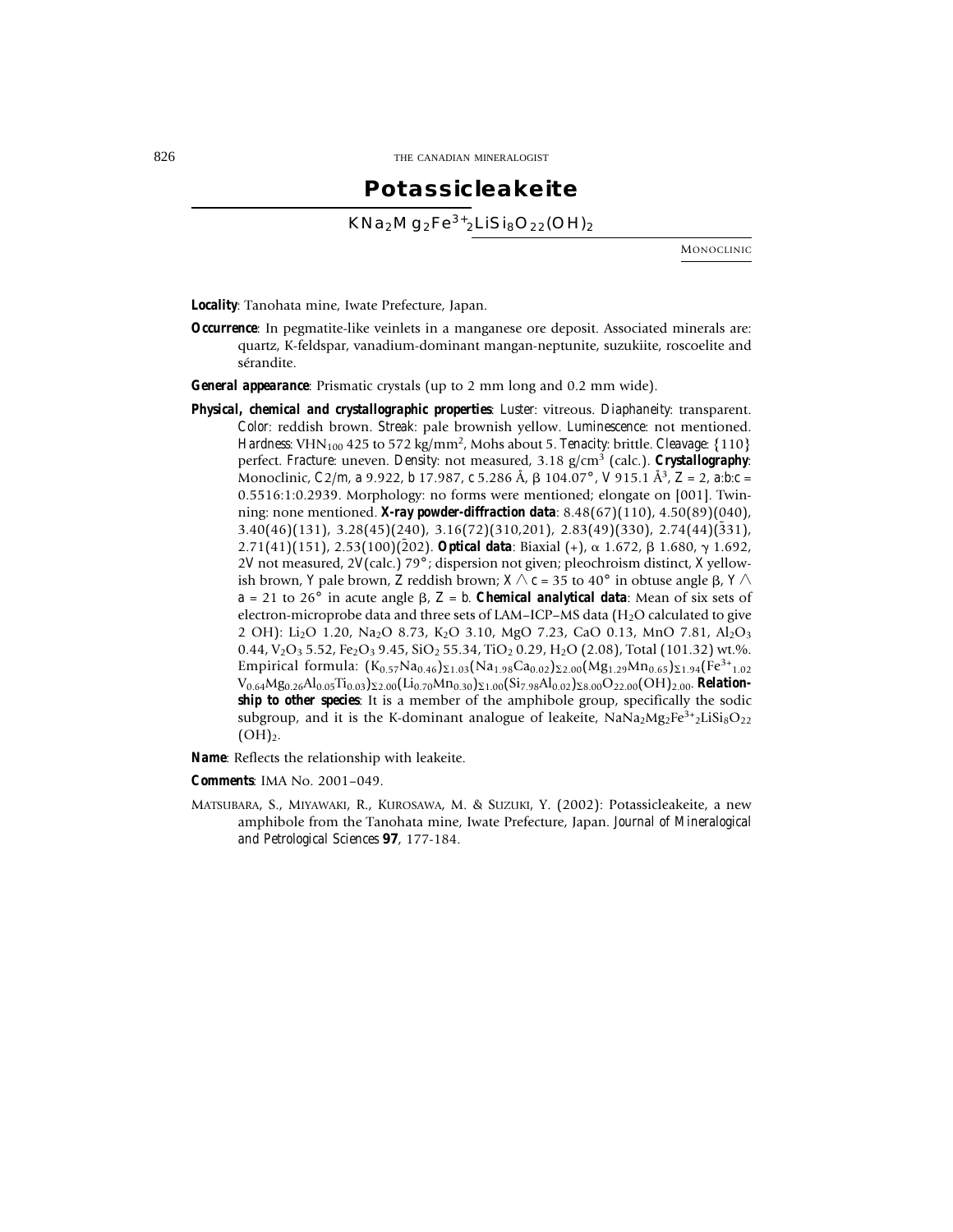### **Radovanite**

 $Cu<sub>2</sub>Fe<sup>3+</sup>(AsO<sub>4</sub>)(As<sup>3+</sup>O<sub>2</sub>OH)<sub>2</sub>•H<sub>2</sub>O$ 

**ORTHORHOMBIC** 

- *Locality*: The Roua copper deposits, upper Var valley (the Daluis gorge) at the western margin of the Barrot Dome, Alpes-Maritimes, France.
- *Occurrence*: In a gangue made up of dolomite, calcite and aragonite, which consists of copper, cuprite, domeykite, algodonite, koutekite, and gold. Associated minerals are: cuprite, copper, malachite, trippkeite, olivenite, and algodonite.
- *General appearance*: Aggregates (up to 2 mm in diameter) formed by small crystals up to 0.15  $\times$  0.08  $\times$  0.02 mm.
- *Physical, chemical and crystallographic properties Luster*: given as vitreous but the optical data indicate adamantine. *Diaphaneity*: transparent. *Color*: pistachio green. *Streak*: green. *Luminescence*: nonfluorescent. *Hardness*: could not be measured. *Tenacity*: brittle. *Cleav*age: none. *Fracture*: conchoidal. *Density*: 3.9 g/cm<sup>3</sup> (meas.), 3.79 g/cm<sup>3</sup> (calc.). *Crystallography*: Orthorhombic, *Pnma*, *a* 9.585, *b* 13.143, *c* 8.0884 Å, *V* 1018.9 Å3, *Z* = 4, *a*:*b*:*c* = 0.7293:1:0.6154. Morphology: {101}, {011}, {001}, {010}, {*hk*0} and {*hkl*}; habit equidimensional or slightly elongate along [100] or [010]. Twinning: none observed. *X-ray powder-diffraction data*: 6.88(25)(011), 6.179(90)(101), 3.871(20)(220), 3.241(40)(122), 3.090(100)(202), 2.710(25)(240,321), 2.551(20) (042), 2.214(25)(251,223). *Optical data*: Biaxial (–), 1.80, 1.84, 1.86, 2*V*(meas.) 65° , 2*V*(calc.) 69° ; dispersion not mentioned; pleochroism moderate, *X* light green to colorless, *Y* yellow green, *Z* pistachio green; orientation, *X* = *c*, *Y* = *a*, *Z* = *b*. *Chemical analytical data*: Mean of four sets of electron-microprobe data (with  $H_2O$  by difference): CuO 26.3, Fe<sub>2</sub>O<sub>3</sub> 12.7, Al<sub>2</sub>O<sub>3</sub> 0.04, P<sub>2</sub>O<sub>5</sub> 0.3, As<sub>2</sub>O<sub>5</sub> 19.93, As<sub>2</sub>O<sub>3</sub> 34.32, H<sub>2</sub>O (6.41), Total (100.00) wt.%. Empirical formula: Cu<sub>1.92</sub>Fe<sup>3+</sup><sub>0.93</sub>[(AsO<sub>4</sub>)<sub>1.01</sub>  $(PO_4)_{0.02}$ <sub>2.03</sub> $(As<sup>3+</sup>O<sub>2</sub>OH)<sub>2.02</sub>$ •1.06H<sub>2</sub>O. *Relationship to other species*: It has structural motifs similar to those in liroconite,  $Cu<sub>2</sub>Al(AsO<sub>4</sub>)(OH)<sub>4</sub>•4H<sub>2</sub>O$ .
- *Name*: After Radovan Černý (b. 1957), crystallographer at the University of Geneva, Geneva, Switzerland.
- *Comments*: IMA No. 2000–001.
- SARP, H. & GUENEE, L. (2002): Radovanite,  $Cu_2Fe^{3+}(AsO_4)(As^{3+}O_2OH)$ <sub>2</sub>H<sub>2</sub>O, a new mineral: its description and crystal structure. *Archives des Sciences de Genève* **55**(1), 47-55.